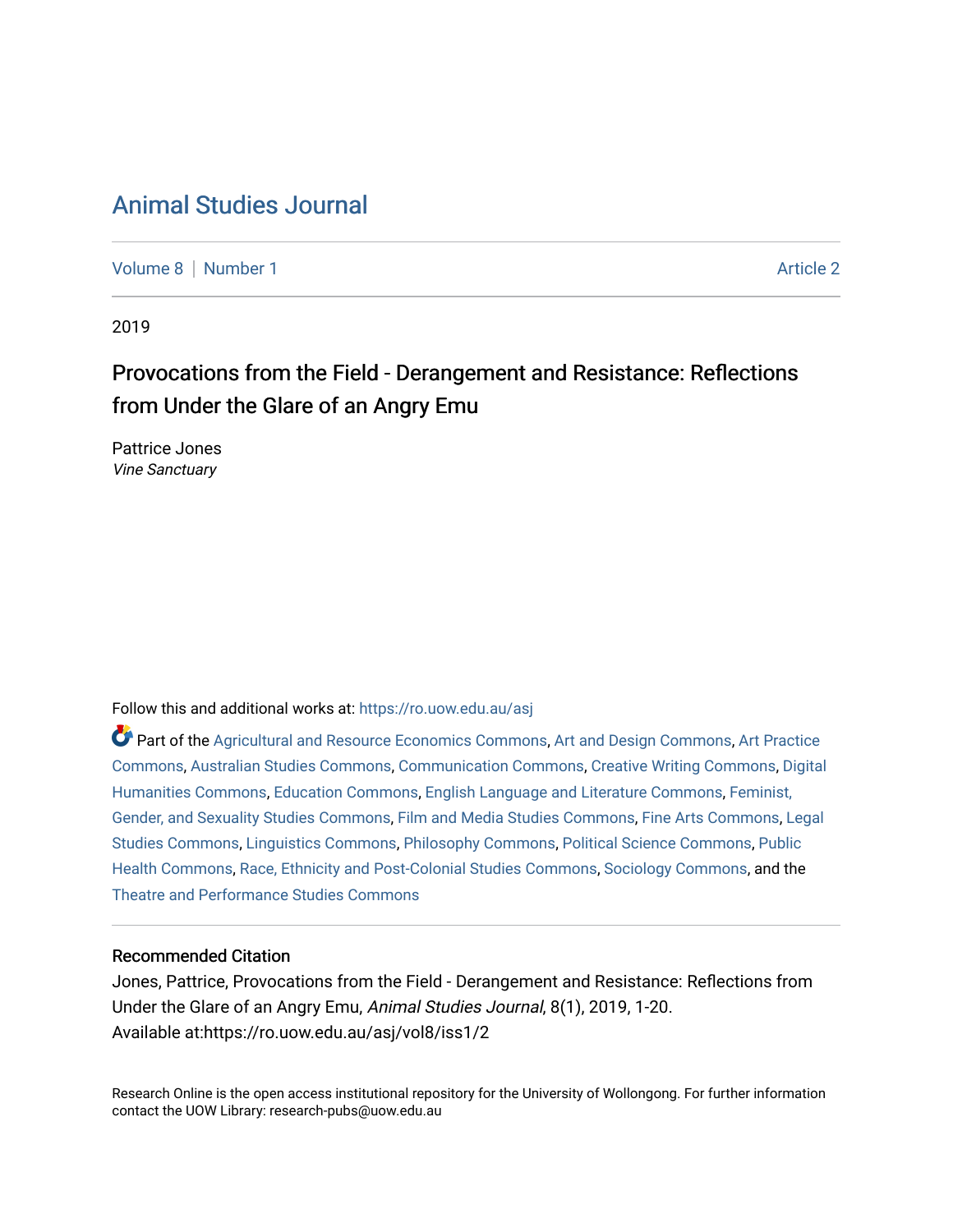# Provocations from the Field - Derangement and Resistance: Reflections from Under the Glare of an Angry Emu

## Abstract

The situations of emus may illuminate the maladies of human societies. From the colonialism that led Europeans to tamper with Australian ecosystems through the militarism that mandated the Great Emu War of 1932 to the consumer capitalism that sparked a global market for 'exotic' emus and their products, habits of belief and behaviour that hurt humans have wreaked havoc on emus. Literally de-ranged, emus abroad today endure all of the estrangements of émigrés in addition to the frustrations and sorrows of captivity. In Australia, free emus struggle to survive as climate change parches already diminished and polluted habitats. We have shot them with machine guns and ploughed them down with motor cars. We have parched and poisoned their landscapes. But still they stride. Queer in every sense of the word, emus can remind us of the resilience of Eros and instruct us on the praxis of resistance in catastrophic situations.

## Keywords

Emus, queer, colonialism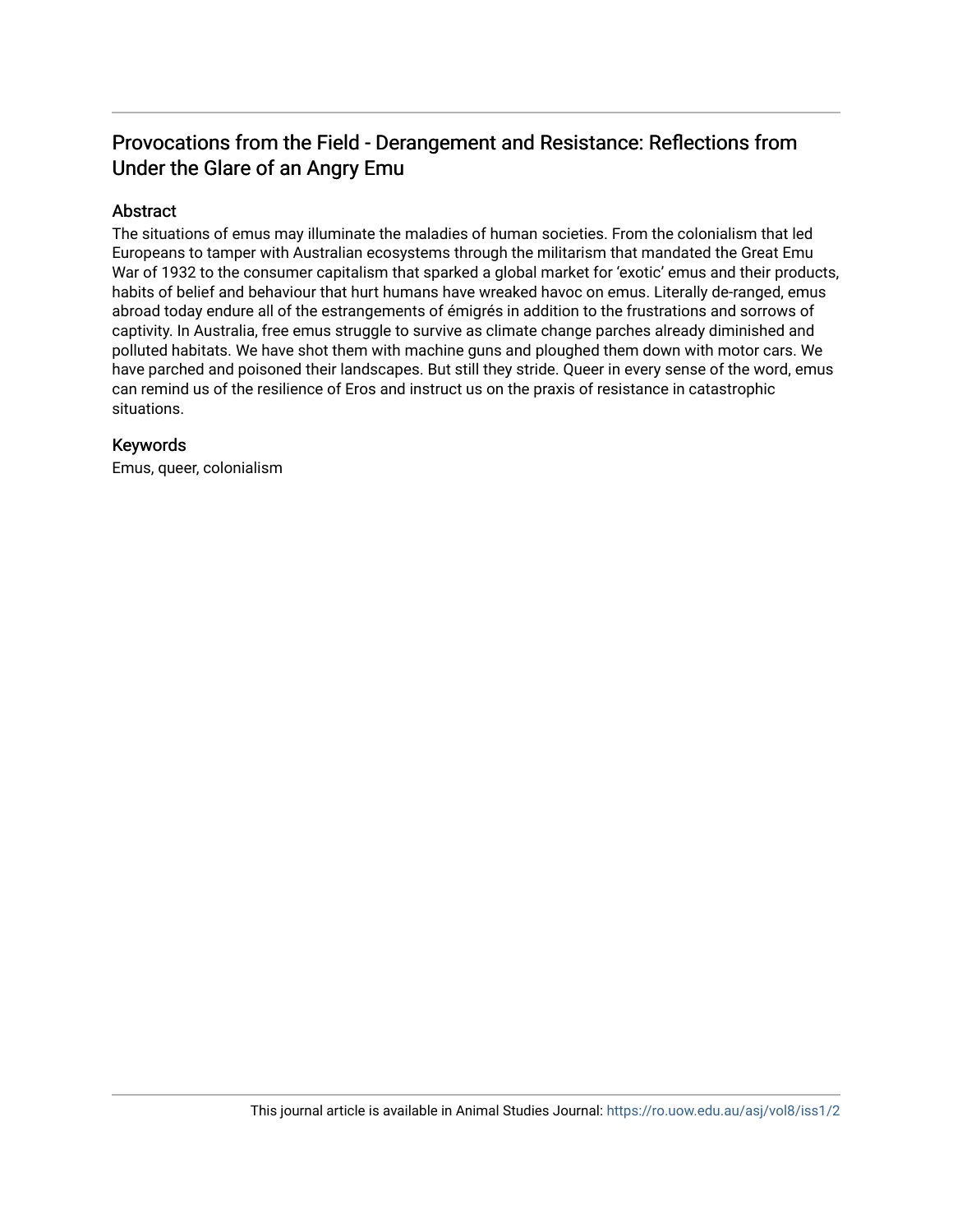

# *Derangement and Resistance: Reflections from Under the Glare of an Angry Emu*

## **pattrice jones Vine Sanctuary**

**Abstract:** The situations of emus may illuminate the maladies of human societies. From the colonialism that led Europeans to tamper with Australian ecosystems through the militarism that mandated the Great Emu War of 1932 to the consumer capitalism that sparked a global market for 'exotic' emus and their products, habits of belief and behaviour that hurt humans have wreaked havoc on emus. Literally de-ranged, emus abroad today endure all of the estrangements of émigrés in addition to the frustrations and sorrows of captivity. In Australia, free emus struggle to survive as climate change parches already diminished and polluted habitats. We have shot them with machine guns and ploughed them down with motor cars. We have parched and poisoned their landscapes. But still they stride. Queer in every sense of the word, emus can remind us of the resilience of Eros and instruct us on the praxis of resistance in catastrophic situations.

**Keywords**: Emus, queer, colonialism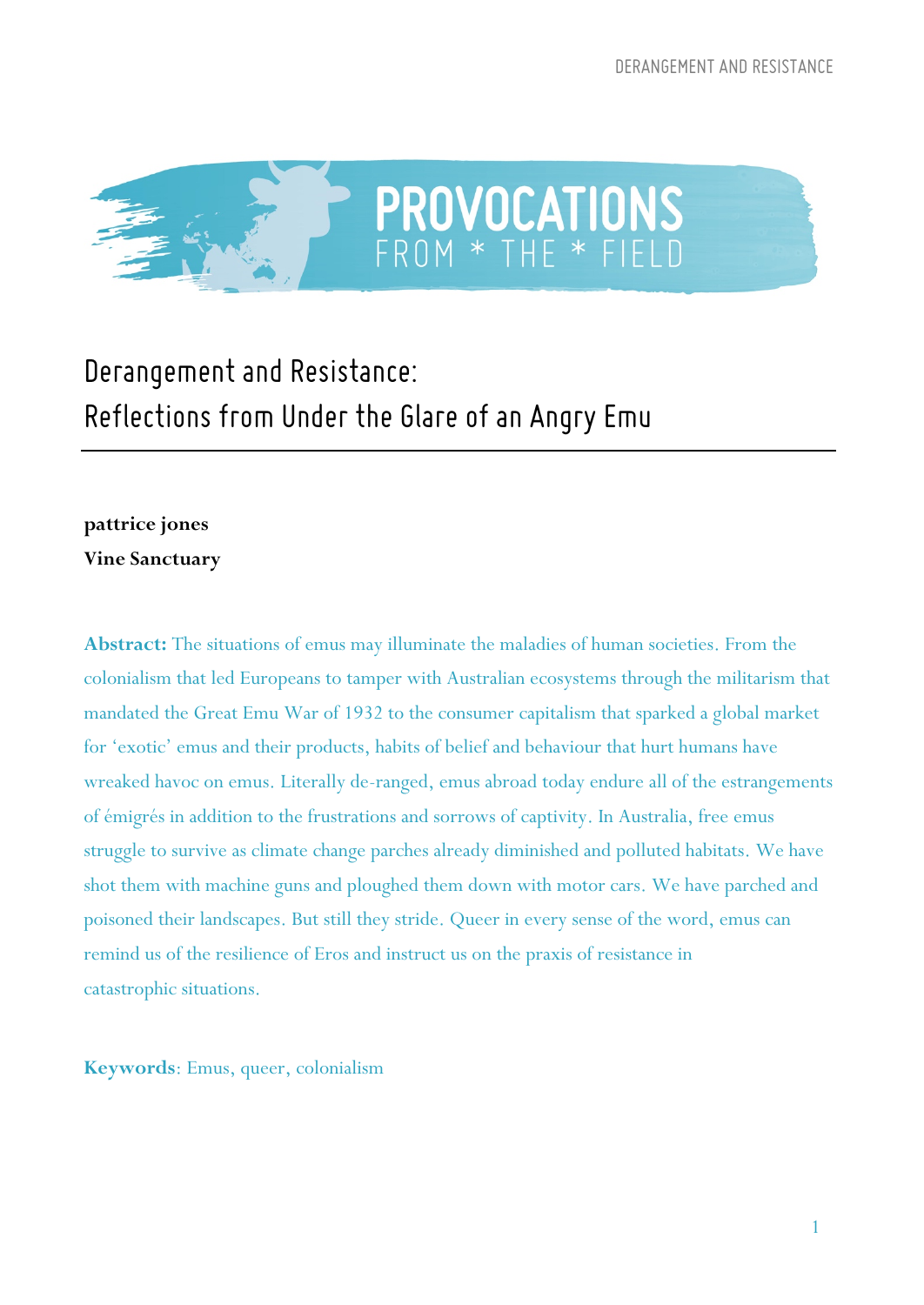#### *1. Under the Gaze of Emus*

Five emus stalk the forested hills of VINE Sanctuary, an LGBTQ-led farmed animal refuge in the north-eastern United States. There used to be six. One, called Louise, died shortly after I began researching this piece. Like all sanctuary folks, I have witnessed many deaths. Few have felt to me as tragic. Before coming to the sanctuary, Louise and her companion Thelma had spent more than 20 years in a small enclosure in a petting zoo. Her time with us was too short to recover from that trauma, if such a recovery would even be possible, and emus don't belong in Vermont anyway. The best that we could do for her was not good enough, and it is within that understanding of potential futility that I write today.

In Australia and around the world, wildfires rage as the slow-rolling emergency of climate change becomes ever more urgent despite decades of environmental activism. At the same time, persistent catastrophes such as war and poverty continue despite centuries of struggle for peace and equality. As I have argued previously concerning pigeons and capitalism, trying to see problems from animal standpoints can '*change the question*' ('Property, Profit and (Re)production' 33) in ways that may lead to new insights. Bipeds who stand at about the height of humans, emus view the world from a vantage point that is simultaneously like and unlike our own. They have persisted for longer than humans have existed, and they continue to resist our hegemony while coping with the wreckage we've wreaked on their habitats. They may know us better than we know ourselves, and so it may be worthwhile to look at ourselves from their point of view.

I don't know whether you can imagine what it's like to walk along a wooded path with an emu on either side of you as you lug a jug of water down to the shelter that they refuse to use, no matter how cold or snowy it gets, except when the guys are sitting on eggs. They're about my height, so we are eye-to-eye, and I'm always aware that they could really hurt me if they wanted to. I'm pretty sure they're aware of that too.

The two who have walked side by side with me are called Tiki and Breeze, a father and son both born in captivity who came to the sanctuary in the wake of a tragedy. Along with Adele, who arrived some years later after being rescued from starvation at a roadside zoo, Tiki and Breeze conduct their affairs in what seems to be an approximation of the usual behaviour of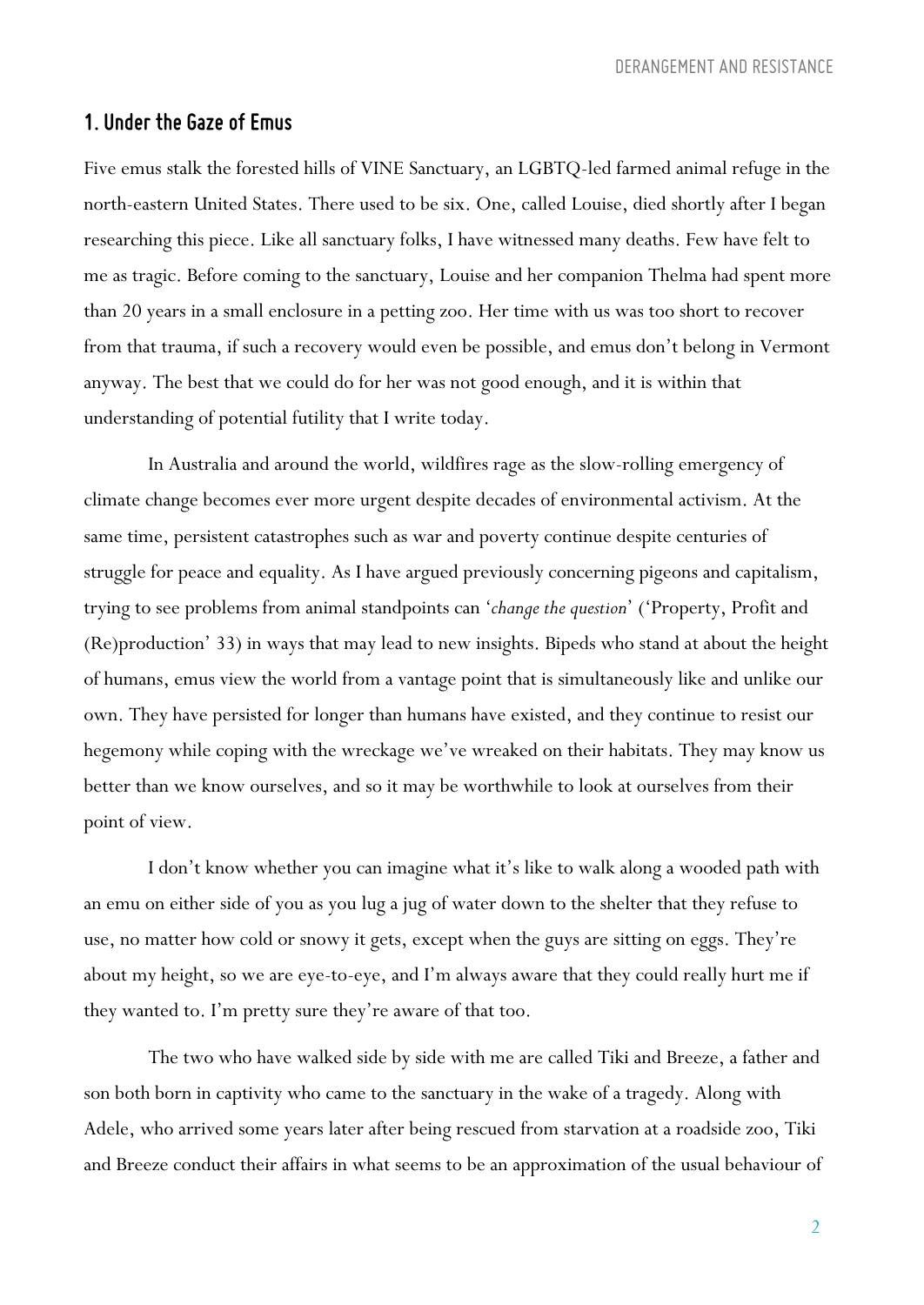emus in their natural habitat. They have adapted themselves to the vagaries of their oddball environs ably, easily chasing off the sneaky sheep and rambunctious cows who like to steal snacks of emu food. (It's pretty funny to see thousand-pound cows chased by scrawny birds.) Overall, they have adjusted well to the social and environmental circumstances of the sanctuary, and this is reflected in their easy-going gaze as they walk alongside you on the path or approach you when you're filling water troughs on a hot day, indicating that they'd like a cooling shower from the hose you're holding.

That relaxed regard is very different than the angry glare of the emu in the title of this piece. Thelma arrived at the sanctuary a couple of years ago along with Louise. I feel fairly certain that Thelma is mad in both senses of the word. She has attacked both people and other emus. Her gaze is truly fearsome.

I try not to flinch from it. I agree with Lori Gruen that 'dignity is better understood as a relational concept' (232) that can be fostered, in a cross-species context, by being willing to be looked at by the animals upon whom one gazes. It can be difficult, though, to imagine what they think about what they see. When we think, our perceptions and ideas tend to be filtered and shaped by language, so much so that it can be hard to hang onto sensations and notions for which we don't have words. When we write, we arrange words into linear sentences and sentences into linear paragraphs, hoping that this process of compression and sequencing won't do too much damage to the holistic sense of what we are trying to say. This is always a fraught process, and becomes more so in this case, as emu perceptions do not necessarily conform to the boundaries of what human sound-signals can communicate, and emu cognition cannot be presumed to abide by our linear logics.

Thus, I find what I want to say, after spending some months imagining myself into an emu point of view, swirling in ways that resist efforts to conform to the confines of an academic paper. For example, above I struggled vainly to come up with adequate synonyms for madness and mad-ness. Mad-ness is anger, that's easy. But our conceptions of the other kind of madness are inflected by our over-valuation of rationality, by which we falsely define the human. In this foundational human error, we both falsely fail to recognize the cognitions of other animals but also trick ourselves into mistaking the narrow slice of our cognition that is conscious thought for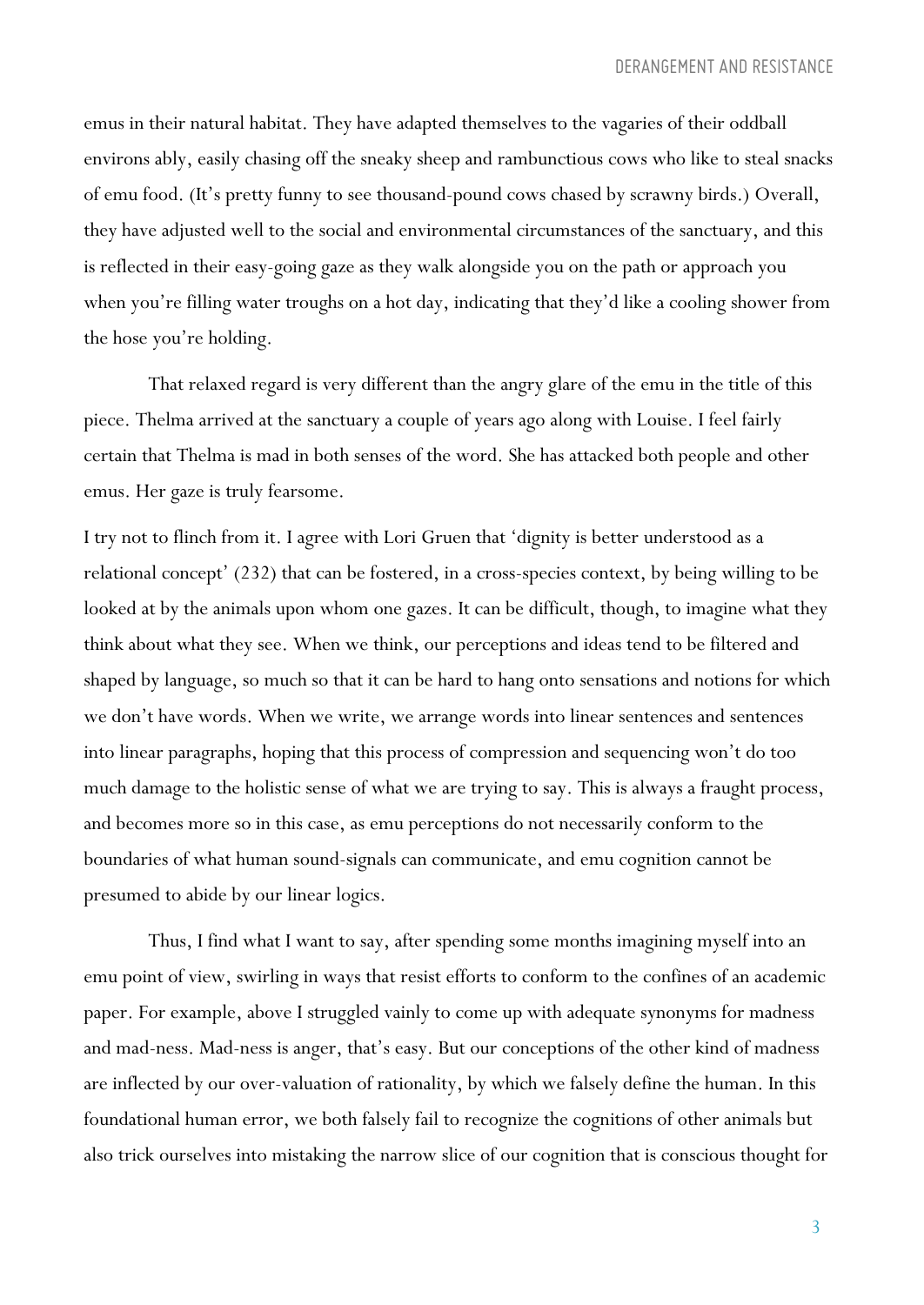our very selves. Emus are not, so far as we know, deluded about themselves in that way. And so, when I speak of madness among emus, I am talking about something analogous to when your body is flooded with feeling in a way that interferes with however you would usually navigate the word. You're panicked or enraged or otherwise jangled so much so that your perceptions or behaviours or communications or thoughts – or all of the above! – go astray. Like emus, we exist today in a world gone mad, in which the very climate has gone awry. Our bodies must know this, even as we continue to go about everyday life. We will need more of ourselves than our conscious minds to cope with that chronic emergency.

Please bear with me or – even better – join me by deliberately loosening your own associations and entering into an imaginary where you are just another animal to an emu, hoping to learn something from what they see about you or the situations created by others of your kind. Even though it may be difficult and disorienting, let us ask: how do emus themselves see their circumstances? How do they see us? How have they coped with both madness and madness? Let's learn what we can from the living dinosaurs who dodge bullets, jump fences, know very well how dangerous humans can be, and have not yet conceded defeat. Let's begin by learning their history.

#### *2. Feathered Dinosaurs*

Our knowledge of emus can only be fractional because the span of human interactions with emus constitutes such a short segment of their much longer history. Even the fact of their much longer tenure must be surmised from fossilized fragments, to which human scientists have applied ever-changing methods of dating and analysis. Those fossils date back to the Miocene epoch (which ended more than five million years ago), from which there are remains of birds who differ only slightly from present-day emus; fossilized remains from the Pliocene epoch (which ended more than two million years ago) are 'indistinguishable from the living emu' (Patterson and Rich, 85). By way of contrast, anatomically modern humans date back only about 160,000 years.

Therefore, emus knew each other, and other animals knew emus, long before any humans even existed to imagine the existence of such a bird. We can only dimly envisage the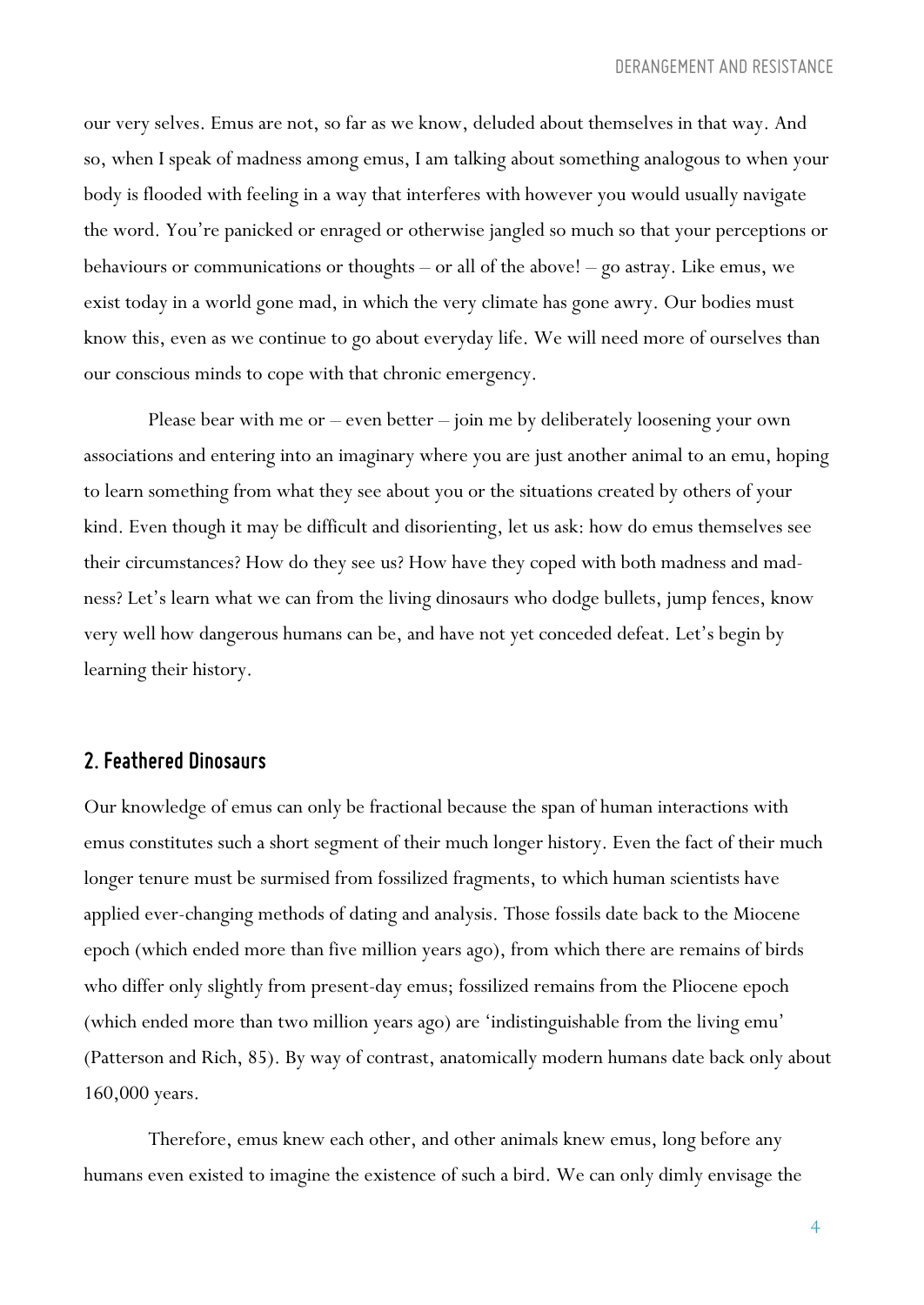hundreds upon hundreds of thousands of years in which these flightless birds established and maintained their communities, transmitting habits and knowledge from each generation to the next. Therefore, we must be modest in drawing conclusions based on our comparatively limited observations. We should also be aware that our perceptions may be skewed by biases. In the midst of the Great Emu war, discussed below, a soldier spoke respectfully of the enemy, thus:

The emus have proved that they are not so stupid as they are usually considered to be. Each mob has its leader, always an enormous black-plumed bird standing fully six-feet high, who keeps watch while his fellows busy themselves with the wheat. At the first suspicious sign, he gives the signal, and dozens of heads stretch up out of the crop. A few birds will take fright, starting a headlong stampede for the scrub, the leader always remaining until his followers have reached safety. (Crew)

In point of fact, emu females tend to be larger than the males, so the enormous leaders seen by the soldier probably were female. And they probably weren't leaders or even designated lookouts. Like many birds who graze in flocks, emus collaboratively alternate between eating and keeping watch while others eat. Here we can see how human ideas about gender and hierarchy can lead to 'observations' that confirm stereotypes.

Here's a fun fact: for a long time, the *only* emu sex that people had witnessed and recorded was homosexual sex (Bagemihl 32), so there was a period of time when, if all we had to go by was the observations of people, we would have to presume that male emus were exclusively homosexual and female emus somehow fertilized their own eggs. Which brings us to emu queerness. We *can* say that emus are 'queer' both in the sense of confounding our categories and in the sense that they are among the hundreds of species in which same-sex affection, parenting, and sex are common. Emus are birds who run rather than fly. The females are the fighters. The males hatch eggs and raise chicks, as single parents or in co-parenting relationships with other males; some male emus enjoy sexual relations with other males, and those relations tend to be marked by more gestures of affection than heterosexual matings (Bagemihl 622-623).

In these ways, emus are similar to other ratites, and thus we may safely presume that this has been an abiding feature of emu society. But what of the attacks by female emus on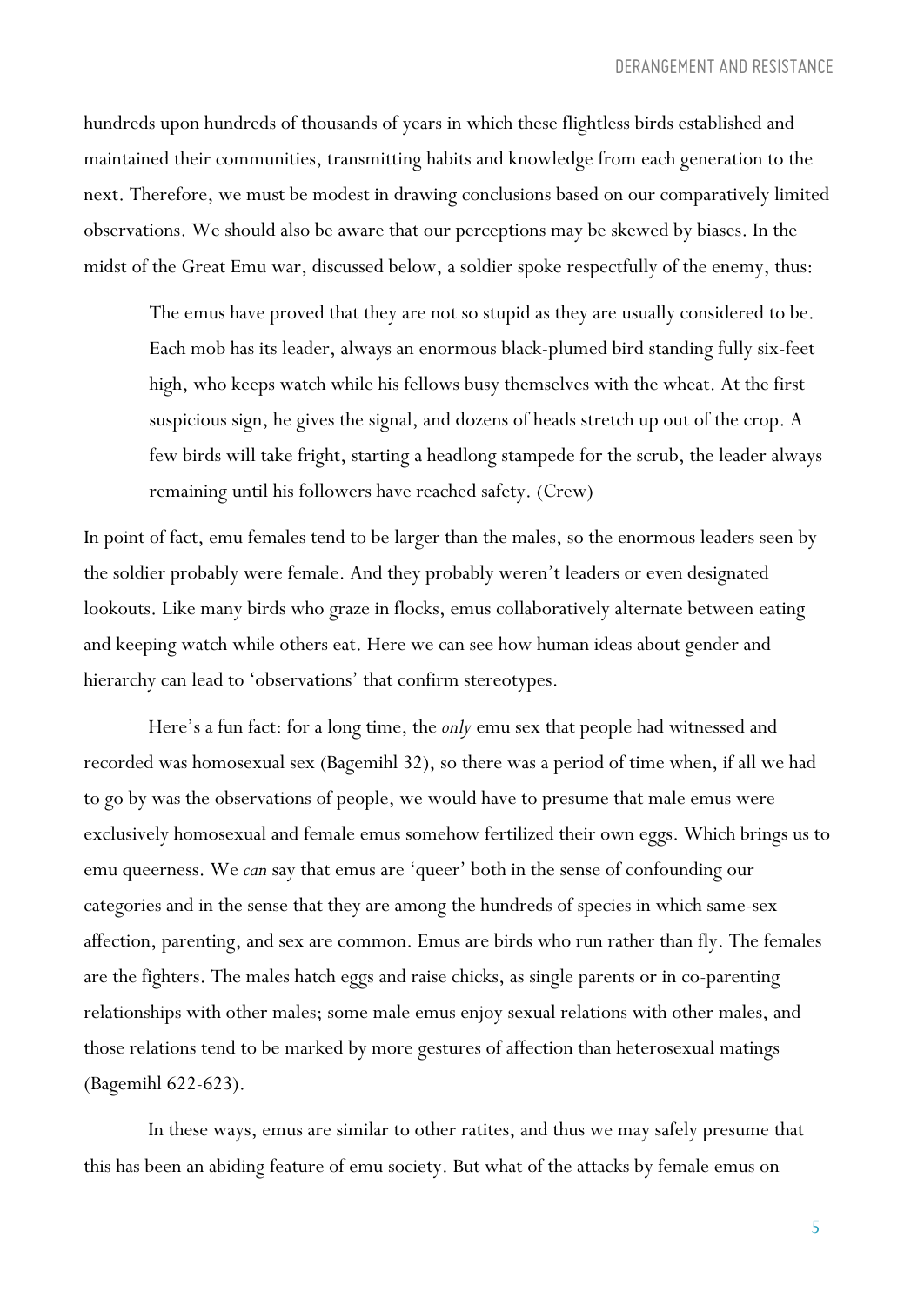nesting males and unfledged juveniles that have sometimes been seen by people (Bagemihl 625)? It's certainly possible that this has always been the case for emus, but it is also conceivable that such violence is a reaction to the traumatic circumstances in which emus have found themselves ever since humans happened upon their territories. As Bradshaw has ably demonstrated concerning elephants, hunting and habitat destruction by humans can not only traumatize individual animals but also, over time, their cultures.

Everything changed for emus once they became the prey of mammals with weapons, and everything changed again when another wave of humans began clearing their habitat for farmland. As enduring as they have been, emus must be capable of changing their habits in response to changes in their environments. We cannot know which of their seemingly innate behaviours might be relatively recent responses to trauma. For example, here at the sanctuary as well as in the wild, emus tend to keep to themselves, mixing with other animals less often than many other birds like to do. Has it always been this way, or did they become more insular in response to either or both of their near-extinction experiences?

#### *3. Near-DeathExperiences*

As a person of European descent, I need to note that what follows does not in any way excuse or mitigate the later depredations visited upon both emus and indigenous people by Europeans, but if I am to tell the story from the emu point of view, then I must report that the arrival of the first humans to occupy the lands now called Australia was a calamity that led directly to their first brush with extinction (Carroll and Martine 78). Sixty thousand years ago, after millions of years of relative peace as animals with few predators, emus encountered an existential threat when the first humans to populate their habitats arrived with weapons, a taste for animal flesh, and the ability to start fires. When those humans discovered that oil made from the layer of fat that allows emus to tolerate both heat and cold could be used to treat various human ailments, emus became an even more valuable target. We cannot imagine, although I think that we should at least try to imagine, what an earth-shattering surprise it must have been for individual emus to encounter beings unlike any they had seen before and to see their friends and family members ensnared or slain by objects they could not have imagined. Collectively, emus also faced an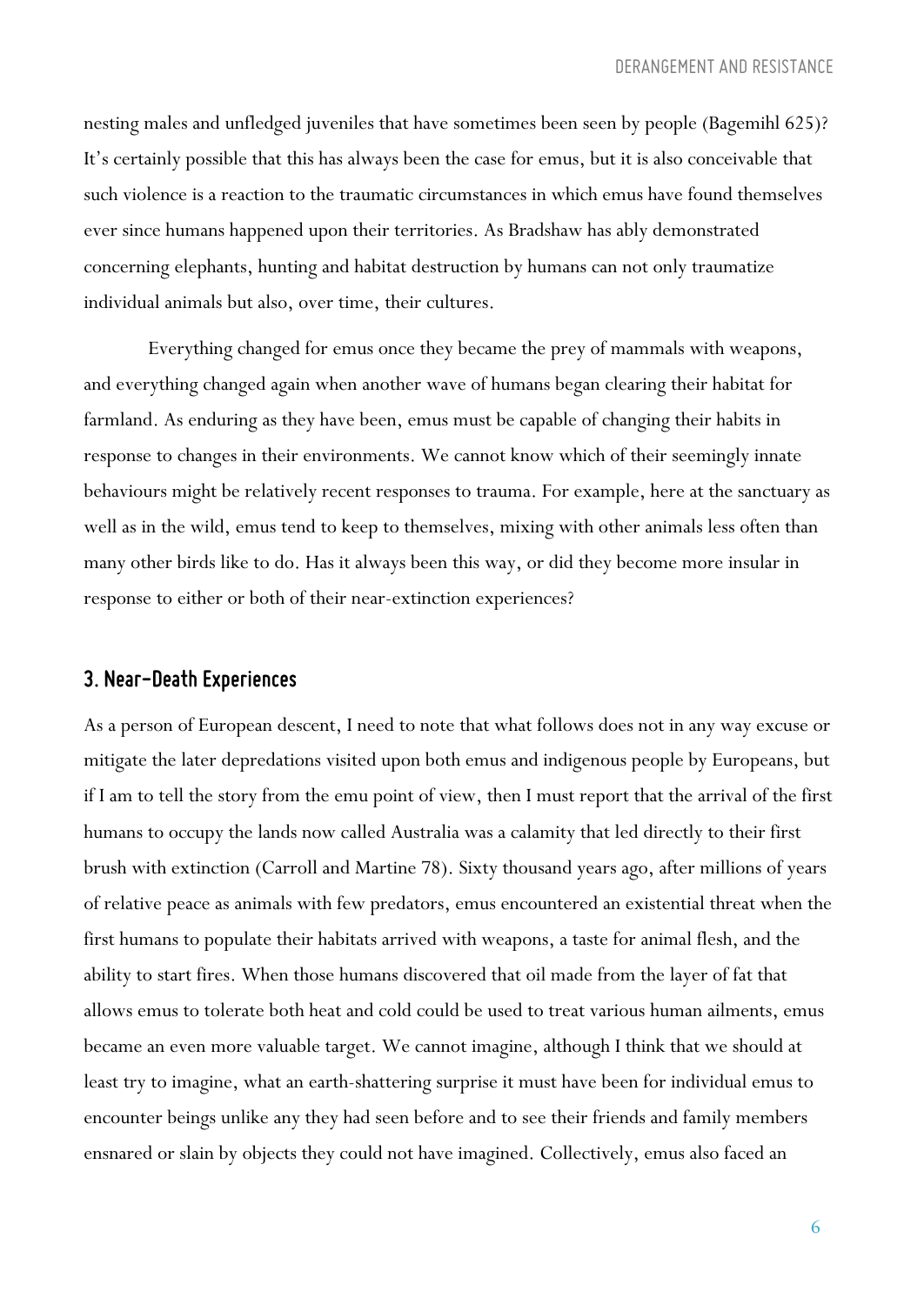increasingly difficult quest for food as fires reduced forests and grasslands to scrub (Miller et al. 287).

Since our interest is in the emus' experience of this cataclysm, the ideas of their hunters, while important in other contexts, need not be visited in detail here. What mattered to emus was what happened to emus, and what happened was a catastrophe beyond imagining. Some species of emu did not survive the encounter, and evidence suggests that the surviving species came close to extinction. The first peoples of what is now Australia hunted emus with spears as well as with poisoned water and other forms of trickery. That last leads me to wonder whether emus, who to this day sometimes approach some people trustingly, used to be more sociable with humans and other animals. Here is where indigenous ideas about emus may be relevant to their story. As many hunters of many cultures have done historically and continue to do today, the first people to fortify their own lives by killing emus developed admiring ideas about their prey. Let us presume that hunters who professed reverence for emus really did feel great respect when approaching with a gift of poisoned fruit or a spear behind their back. Detecting that reverent energy, a bird who would otherwise run away or attack might allow such a person to come near, with fatal results. Any animal observing such a turnabout would be wise to become more wary. Sixty thousand years of such betrayals by people who approached as friends would be more than enough time for emus' culture to adapt by adopting a less trusting attitude toward others.

That is speculation, but what is certainly true is that emus did not cede their inherent entitlement to peaceably occupy the lands in which they evolved. Again, caution is warranted. It's essential, when speaking of relations among humans, to recognize that the first humans to occupy these lands have not ceded their right – in the sense of agreements among humans about who will live where, how human relations within those territories will be governed, and how resources within those territories will be shared among humans – to those lands. But while speaking of nonhuman animals, and especially when trying to see things from their perspectives, then it is also important to remember that nonhuman animals have not consented to the conceptions of property implicit in human 'ownership' of any lands. Emus do not think of their homeland by any of the names that people call it, and they have not ceded to any humans the territory to which they are truly indigenous.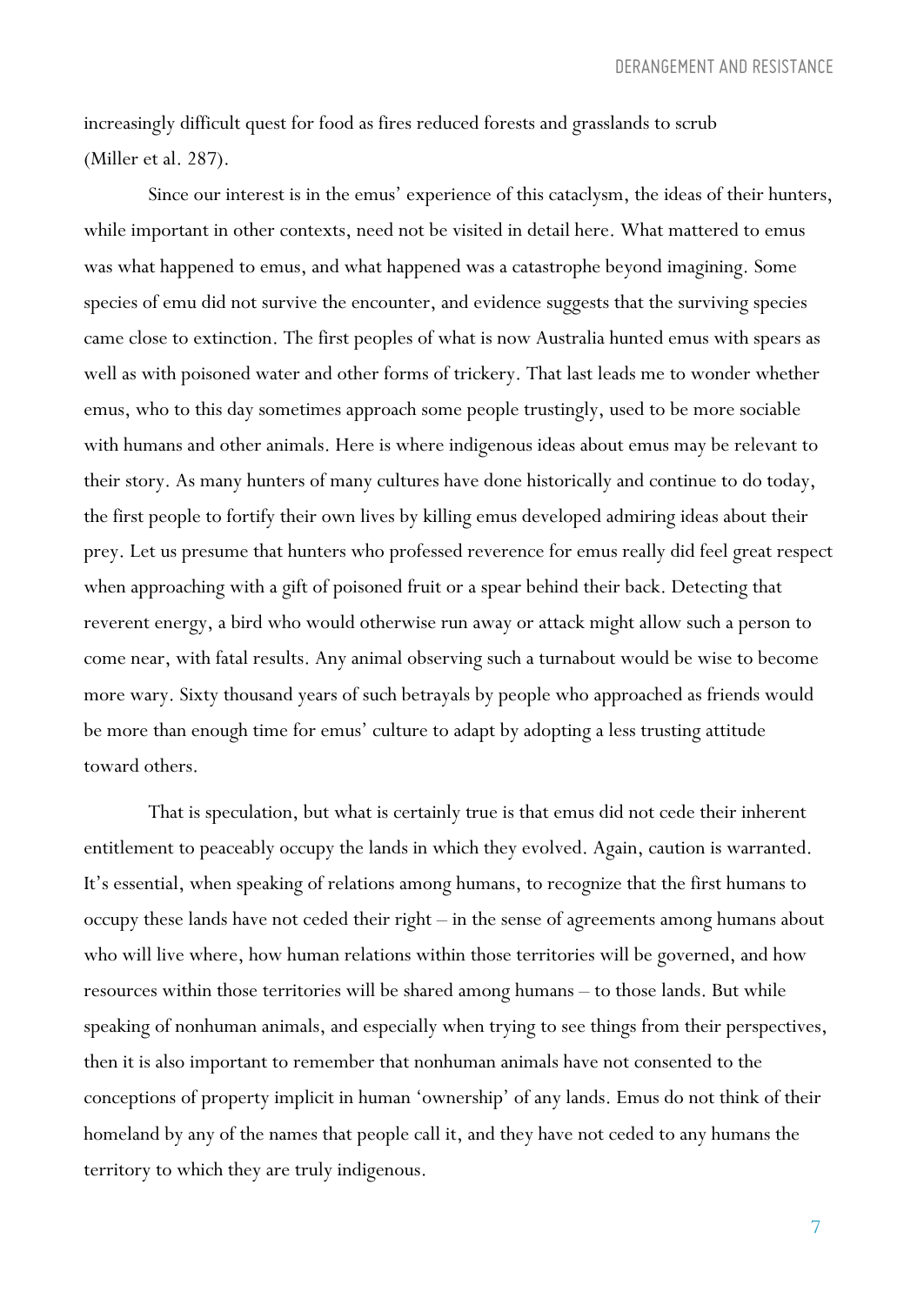Perhaps through cultural changes such as becoming more wary, emus did adapt to the persistent threat of predation by humans, thereby surviving as a species even as individuals perished. I imagine that, if an emu historian were to divide time into epochs, there would be the multi-million year epoch of relative peace, a comparatively brief emergency period following the arrival of the first humans, a sixty thousand year era of vigilance following their adaptation to this new threat, and then another period of emergency beginning about 200 years upon the arrival of another group of humans. The emergency set off by that new wave of human immigration to emu lands led directly to their second near-extinction experience and continues to threaten their long-term survival even though emus are no longer considered at risk of immediate annihilation.

The new humans – who emus might or might not have noticed were different in coloration from the humans who came before – were much more numerous and much more lethal, sharply increasing the number of emus killed directly by humans while at the same time escalating the displacement of emus from their former lands and the despoliation of their remaining habitat. Again, this must have been such a surprise. By then, emus probably had an idea of the human based on the behaviour of the humans they had watched warily for the past sixty thousand years. That idea did not include firearms or indiscriminate mass killing. These new humans even went so far as to explicitly wage war on emus.

Consider these headlines from Australian newspapers:

ELUSIVE EMUS: Too Quick for Machine Guns NEW TACTICS TO BE TRIED (*Canberra Times*, 5 Nov 1932)

WAR ON EMUS: Machine Guns to be Withdrawn (*Melbourne Argus*, 10 Nov 1932)

REQUEST TO USE BOMBS TO KILL EMUS (*Adelaide Mail*, 3 Jul 1943)

New Strategy In a War On The Emu (*Sydney Sunday Herald*, 5 Jul 1953)

The term 'Great Emu War' refers to the battles of 1932-34 but, as the latter two headlines demonstrate, hostilities continued for decades. The battles of the 1930s began at the behest of farmers, many of whom were veterans of the first World War. Troops were sent out with machine guns, to mow down mobs of emus for the crime of refusing to recognise fields as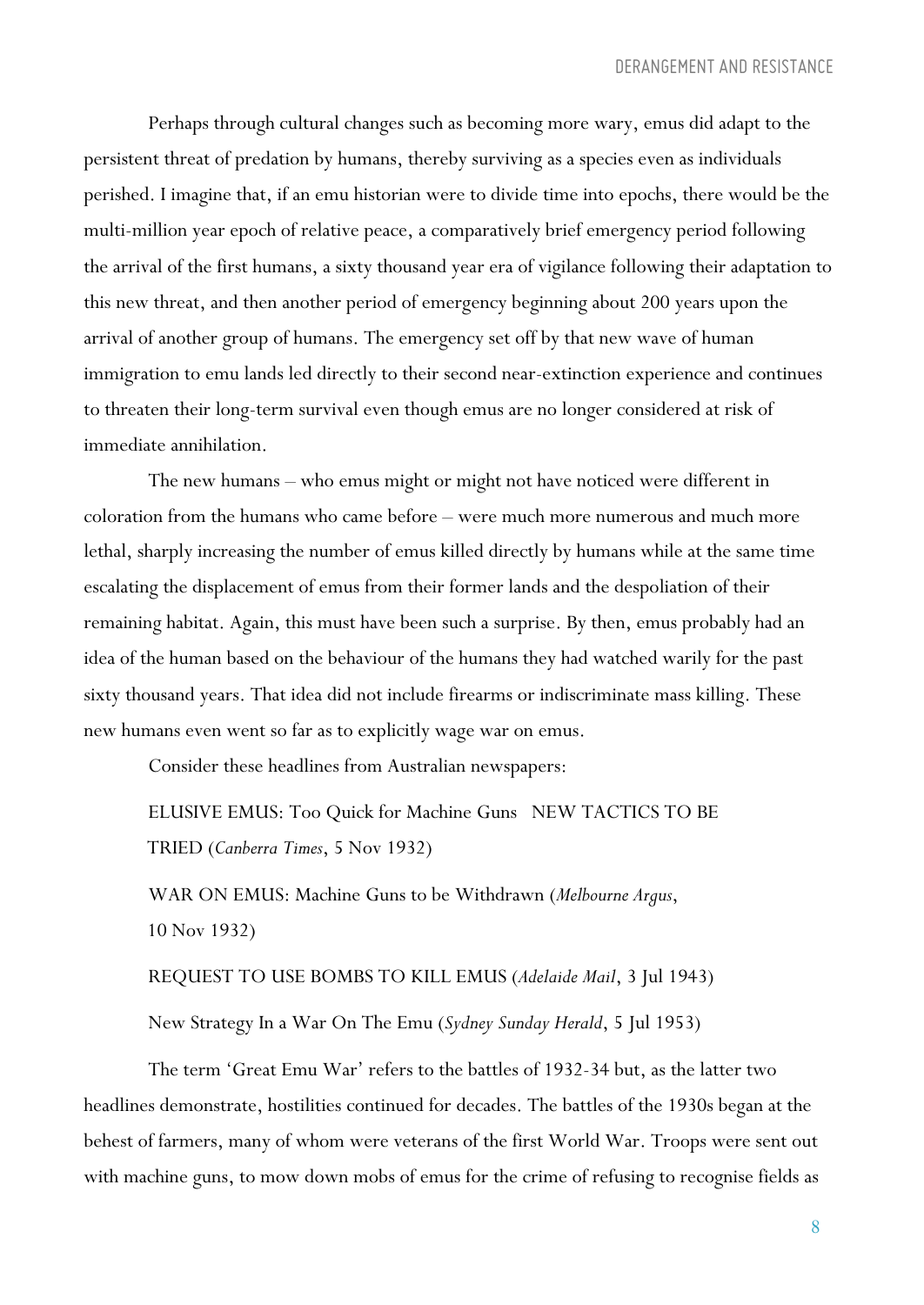private property belonging to humans. But the emus proved to be more able adversaries than anticipated, watching out while grazing and fleeing at the first sign of an assault, sometimes literally dodging bullets as they escaped. Hundreds were killed but thousands remained. Eventually, the government withdrew the troops but provided local citizens with ammunition, which the soldier-farmers used to kill more than 57,000 emus in the latter half of 1934 (Crew).

Imagine the devastation, to individuals and to social groups, of such massacres. Notice that, nonetheless, emus did not concede defeat. At no point, then or since, did emus signal consent for their former stomping grounds to be occupied, fenced, and despoiled by people. To the contrary! While emus do, wisely, tend to approach human habitations warily, they continue to disregard boundaries established by people. In Australia and around the world, local newspapers and television news programs regularly feature stories of wild or escaped emus going where they want to go regardless of where we humans think they ought to be.

#### *4. Globalization*

Around the world? Yes, some decades after the Great Emu War, descendants of its survivors would be subjected to new indignities, courtesy of capitalism. As had been the case with colonialism, the malignant growth of consumer capitalism, with its incessant demand for new products and new markets, caused incalculable harm to emus and other nonhuman animals. Reduced to saleable objects to be literally broken up into saleable parts (flesh, feathers, eggs, skin), these formerly free birds now pace the confines of enclosures on every continent except Antarctica.

It's impossible to know whether this is something that emus have figured out about humans, but our own social nature makes us liable to fall for fads. Within capitalist cultures, 'get rich quick' schemes are particularly popular. Unfortunately for emus, they and their eggs have been shipped around the world to persons in search of easy profits. Most often, those dreams of riches have turned to ruin, with often gruesome outcomes for the unprofitable big birds. The only upside to this sad state of affairs is that it might, in the end, make it more likely for emus to survive the Anthropocene.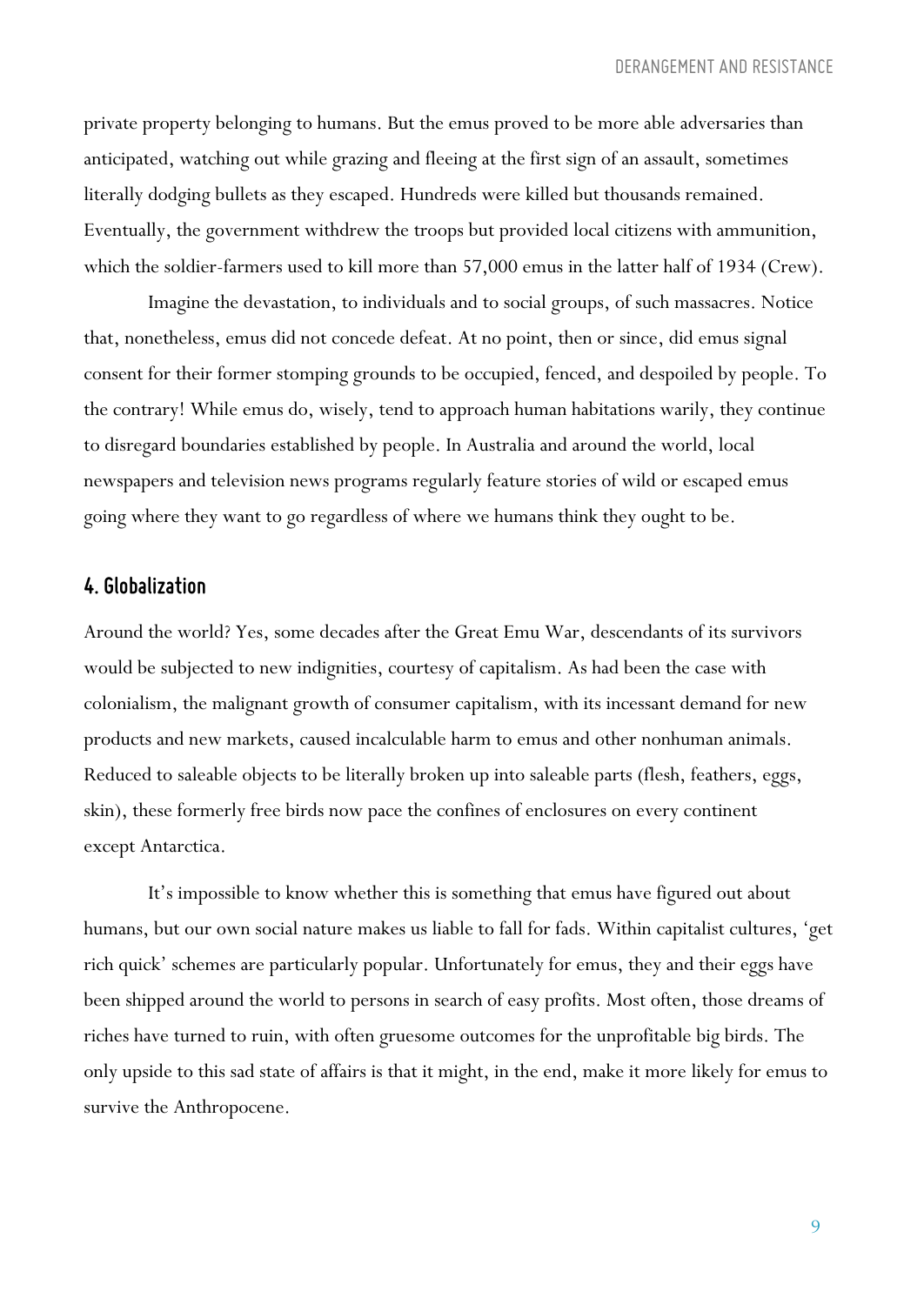The San Diego Zoo in the United States boasts of breeding and selling more than one thousand emus to other zoos in the years between 1948 and 1976. Whatever their intentions, they proved that emus could be bred in captivity. In the 1970s, the government of Australia allowed 300 emus to be captured as 'a primary breeding stock for domestication' (Menon et al. 1). By the 1980s, the idea that emus could be easily and profitably farmed began to be advertised outside Australia. This set off an emu boom in the United States, at the apex of which would-be emu ranchers paid each other exorbitant sums for breeding pairs (*Dallas Morning News*). When the boom went bust in the 1990s due to consumer indifference to emu meat, hundreds of thousands of birds were at the mercy of captors who often had no money to feed them. Some were left to starve in their pens, others let loose to fend for themselves. Some suffered extreme violence, such as being beaten to death by a baseball bat, at the hands of their frustrated former caregivers.

A similar situation has arisen recently in India, and again captive emus have been freed by the thousands as a result of 'what began as a farming fad and turned into a Ponzi scheme' (Upton). As many as two million emus were concentrated on thousands of farms at the height of the craze just a few years ago. While some large-scale ranches remain, nobody knows how many emus were let loose to fend for themselves after it became clear that the supply far exceeded the demand for emu products. Since the characteristics that allowed emus to survive for millions of years in Australia include the ability to tolerate drought, eat a wide array of plants and insects, survive extreme temperature shifts, and camouflage themselves in forests, it's possible that colonies of discarded emus could establish themselves there and elsewhere even as their habitat in Australia is devastated by climate change.

While such 'rewilding' is devoutly to be wished, let us keep in mind the fact that more emus are currently held in captivity elsewhere than Australia than are free anywhere. While some 700,000 emus stalk the grounds of Australia (Birdlife International), this number is eclipsed by those held by hundreds of zoos (including both major zoological parks and roadside petting zoos) and thousands of ranches (ranging from industrial farms to small homesteads) around the world. Let us consider the impact of that captivity. Emus cannot be considered 'domesticated' birds. There have been no changes to their bodies or behaviour as a result of a few decades of breeding in captivity. Like many other unfortunate prisoners of zoos, emus are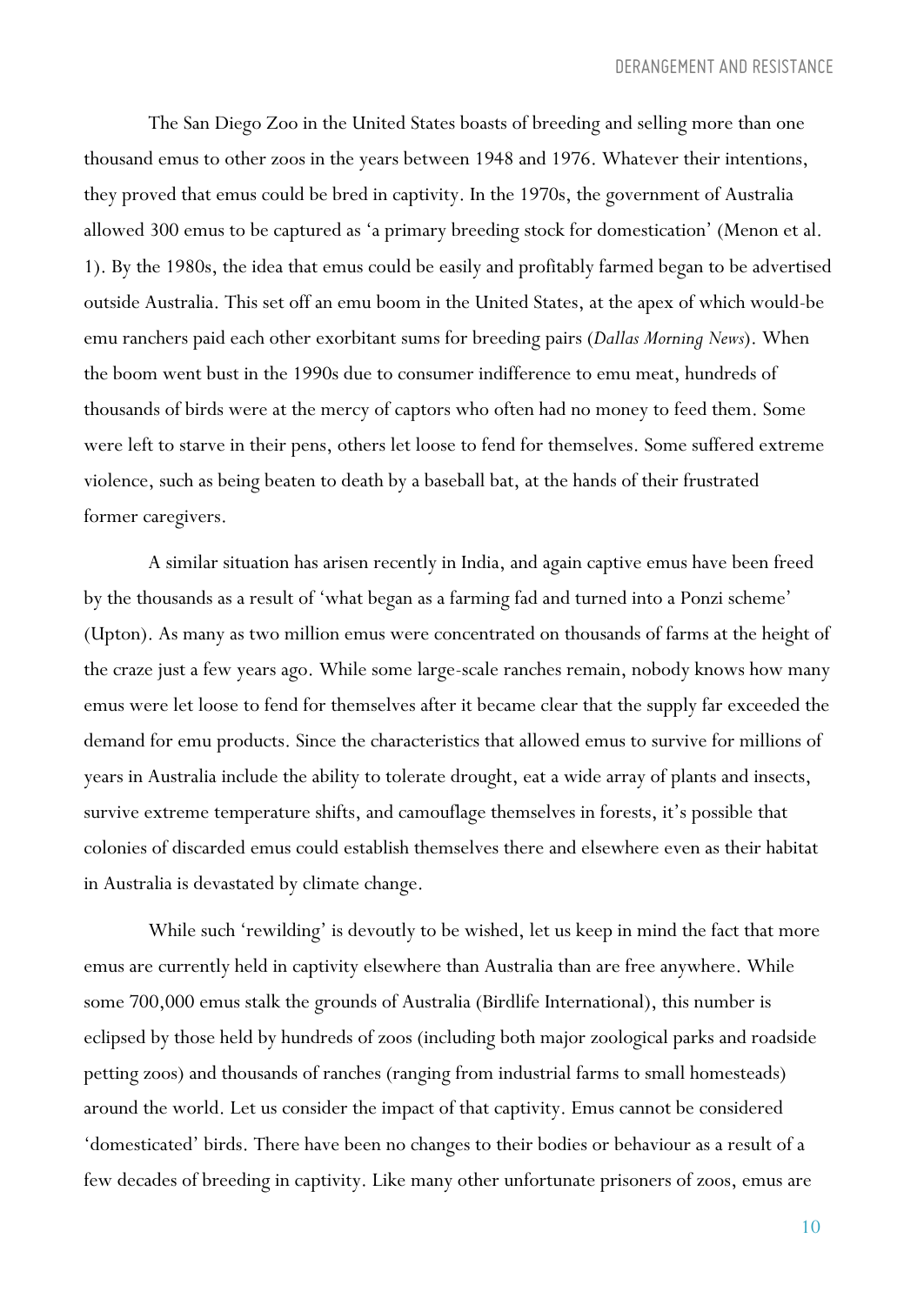wild animals who have not yet, if they ever would, evolved characteristics that might make captivity more tolerable to them. They are long-legged roamers whose bodies want to walk for most of every day. Hence, those who are not sunk into a state of depression tend to incessantly pace the perimeters of their enclosures.

Emus in captivity endure both invasions of privacy and interference with autonomy. On ranches, they are herded and handled in ways that assault both their dignity and their bodies. At zoos, they may be on display in ways that prevent them from disappearing into the foliage in the way that they usually would when confronted by humans who are strangers to them. At petting zoos, they may be held in tiny enclosures in order to make it possible for strangers to reach out and touch them. Whether on farms or at zoos, emus may be subject to forced breeding programs in which males are mauled for their sperm and then females held down and forcibly inseminated. The resulting eggs may be artificially incubated, so that hatchlings enter the world alone rather than under the feathers of their fathers.

All of these things are done to emus in places that must feel profoundly alien to them, where the weather, the flora, the terrain, and even the skies differ from the environment their bodies come into the world ready to roam. This is true, to a lesser degree, even for emus in Australia, where human development, pollution, and climate change have rapidly reshaped landscapes in only a few decades. This is why I say that emus are literally de-ranged.

#### *5. Derangement*

'They're like royalty from another planet… regal, but confused.' Thus said duck rescuer Sarahjane Blum upon encountering emus in the woods of VINE Sanctuary. She had a point. The ecologies in which they evolved have been disrupted and despoiled; they have been displaced within Australia and transported around the world; and now climate change makes even familiar places dangerously strange.

Imagine the psychological impact of this. If emu minds, like ours and those of other social animals, are moulded by interactions with conspecifics, what does it mean for them to grow up not within a small mob of other emus traversing forests filled with foraging opportunities but instead in unnaturally large and crowded aggregations on barren farms or, in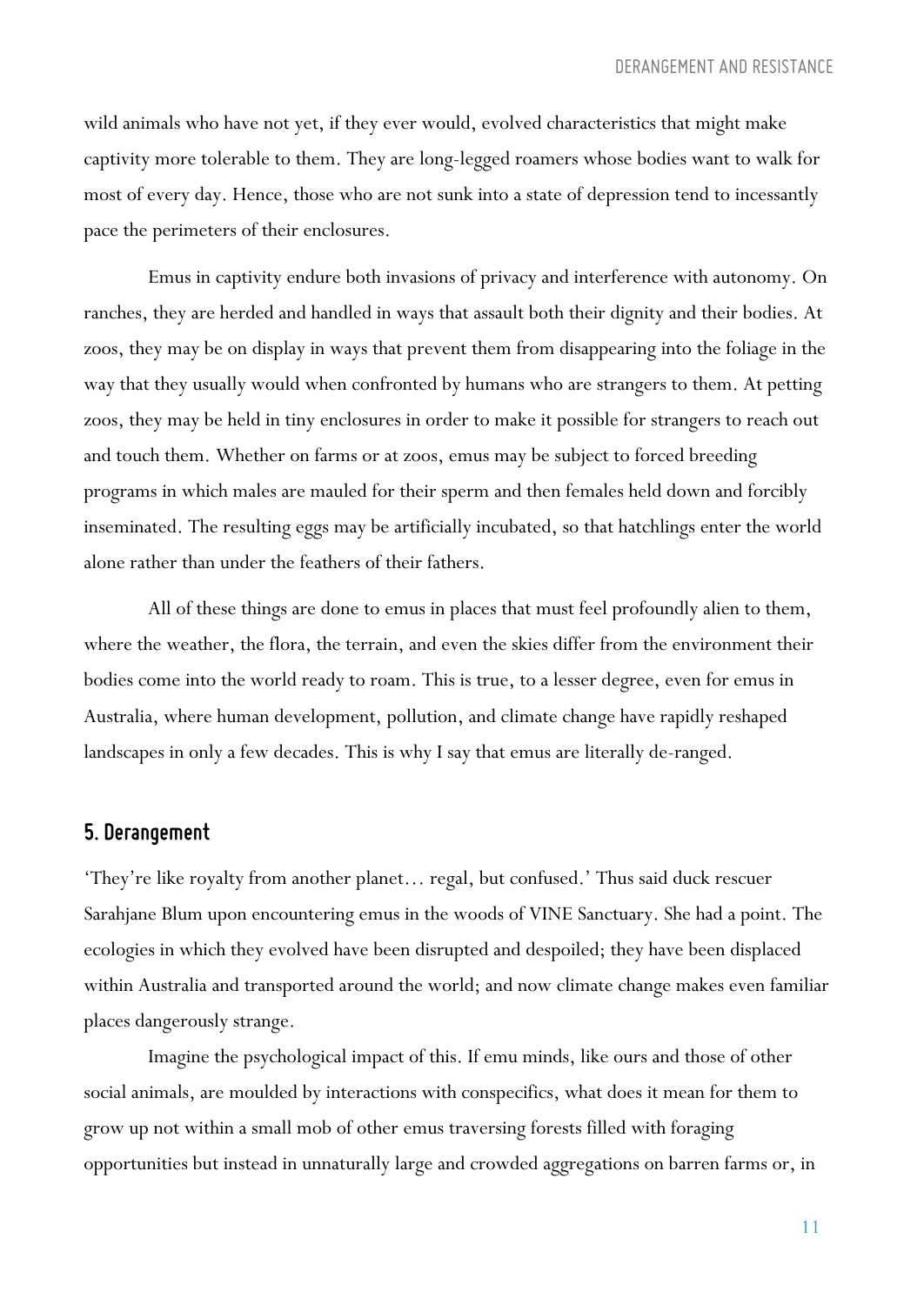the alternative, alone or among too few others of their kind at a petting zoo or as 'pets'? And what of the material environmental elements that shaped emu bodies, including emu brains, but from which they are now estranged? We humans are only just beginning to understand the complex interactions implicit in ecologies. It's not at all certain that our own brains are capable of glimpsing all of the factors that might be meaningful to emus, much less grasping the ways that the absence of some of these might madden them.

Starting from this baseline derangement, emus must cope with multitudinous crises and traumas engendered by human behaviour. Imagine an escaped emu fleeing a California wildfire or a mob of Australian emus driven by thirst to approach a human settlement where water might be found. Or try, as I have done, to imagine the minds of a pair of emus confined for two decades in a small enclosure at a petting zoo until the facility downsizes and they are unceremoniously dumped in an unfamiliar place (which happens to be a sanctuary, but they cannot know this) where they suddenly encounter wide-open spaces and strangers of many species. Given all that we know about the fight-or-flight response to fright, it's no surprise that Louise sped off in a mad dash that ended in a snowdrift that first night nor that Thelma attacked sanctuary staff members so often over the next few months that we had to create a foraging yard for just the two of them, with a gate that could be closed when visitors were on site.

We can't know exactly what fear feels like to an emu, but birds and humans share the same basic limbic system responsible for emotion (as well as some of the same physical manifestations of fright, such as elevated heart rate and dilated pupils. I've spent enough time with roosters used in cockfighting to know that repeated extreme terror can lead to an avian equivalent of Post-Traumatic Stress Disorder, wherein a bird is more quick to feel fearful and more slow to return to a relaxed resting state than their peers (jones 'Roosters' 369-370; jones 'Harbingers' 205). Like songbirds, the ancestors of chickens evolved in ecological situations in which they were prey for many species. Perhaps as a consequence of this, such birds not only respond almost instantaneously to a threat such as a hawk or a fox but also seem able to calm down and return to normal foraging almost immediately. But emus evolved in different circumstances. Prior to the arrival of humans in their habitat, they had few predators. Perhaps this is why, at least in my observations, they remain on edge much longer than other birds after any sort of fright.

12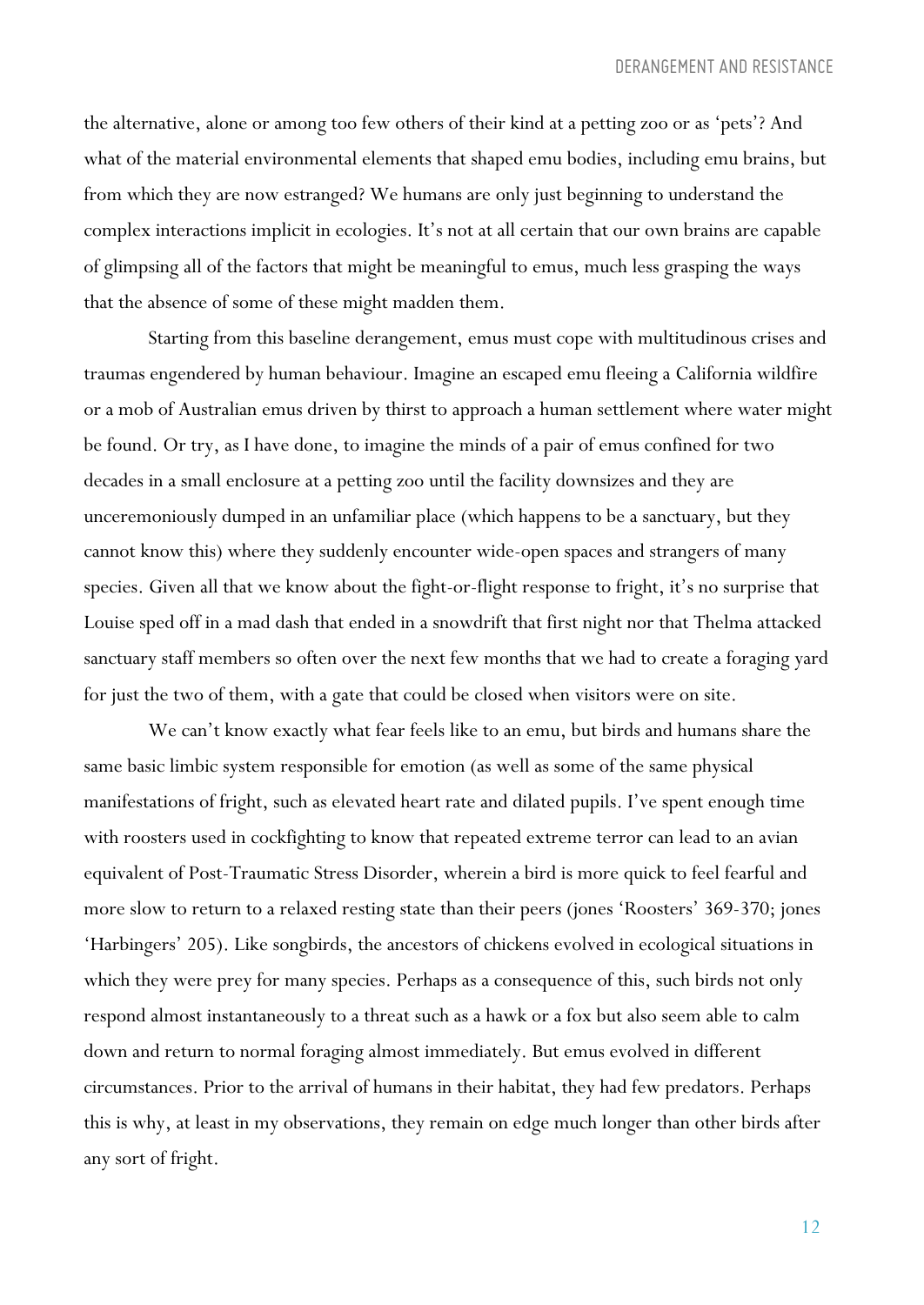Both at liberty in Australia and in captivity abroad, emus today encounter far more frequent terrifying happenings than their bodies evolved to survive. At home, there are more wildfires, more motor cars, and more unpredictable human beings with their mystifying weapons. In captivity abroad, emus endure frights on top of the frustrations and indignities already discussed. To be herded and handled by mammals must be always alarming and even more terrifying when the handlers are deliberately hurtful or accidentally rough.

Breeze's mother, whose name we never knew, was one of those emus who turn up on the local news. She and Tiki had been purchased by a retired dairy farmer as pets for his grandchildren. They languished in a shockingly small yard for more than a decade, in the course of which Breeze was hatched and raised by Tiki. And then one day the female jumped the fence. For weeks, people called in sightings as she ambled from place to place, foraging and minding her own business. Then a would-be rescuer decided that she would be better off back in captivity and literally scared her to death (official cause of death: heart attack) while trying to capture her. That tragic turn of events motivated the retired farmer to allow the other two to be taken to a sanctuary. The people who transported them injured Breeze so badly that he couldn't stand, and it was only the extreme ingenuity of caregiver Cheryl Wylie, who devised a sling from old lawn furniture and then invented a physical therapy program for him, that he stalks the grounds of the sanctuary today.

It's a thin line between flight and fight, by which I mean fear and rage. Flight seems to be the default for most of us when faced with a dangerous situation. Only when escape seems impossible are animals likely to stand and fight. While they cannot fly, emus can run rapidly and – as evidenced during the Great Emu War, when they literally dodged bullets – seem to have excellent evasive reflexes. But they cannot run when they are confined in small enclosures, and they cannot run when they have been lassoed by human handlers, and they certainly cannot run when held down to be forcibly ejaculated or impregnated. At such time their bodies may be telling them to fight, fight, fight. But, since emus fight most effectively by means of flying kicks launched from a run, they cannot do that either. People are most likely to develop PTSD when they are unable to escape, fight back, or take any other effective action in response to a horrifying event, and it seems probable to me that this is true for emus too. Thus, it seems safe to conclude – even without also considering indignity, frustration, grief, boredom, and other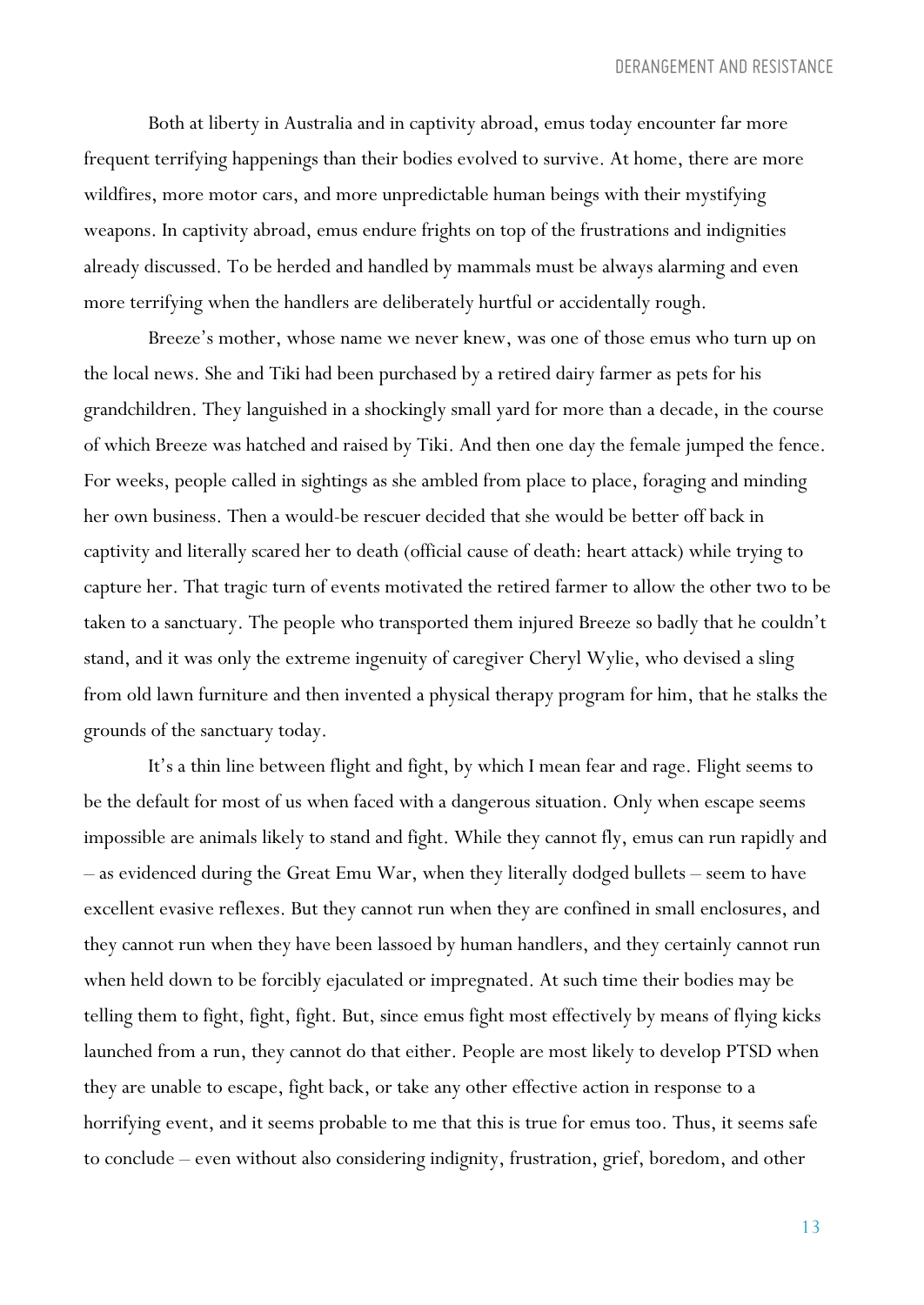sorrows – that the preponderance of emus today exist within a perpetual state of derangement, the visceral experience of which we can only imagine. Nevertheless, they persist and resist, creating new pathways by walking.

#### *6. Outlaws*

Emus are outlaws on the planet of the apes, conducting their affairs without regard for regulations created by the hegemonic humans. Runaway emus hide themselves in forests, and mobs of emus descend on fields. As birds who have had war declared upon them by people and who continue to contest both captivity and human hegemony, emus illustrate the outlaw status of nonhuman animals, some of whom are protected by law from the most egregious abuses but none of whom are party to the agreements among humans that laws represent. While it can be easy for humans not to see the violence (armies, prisons, police) backing up even the most democratic of those agreements, emus are unlikely to forget that aggregations of humans always represent a threat.

From their vantage point, we may be the mob of deranged outlaws, endangering everybody by persistently flouting the rules of sensible behaviour that most other animals seem to follow. When a subset of people collectively eschews the norms that make peaceful coexistence among people possible, the rest of us have to decide what to do to bring those folks back into the fold or protect ourselves from them. Do emus see human beings as a subset of animals who have gone wrong? I sometimes think that if there were some sort of parliament of fowls debating what to do about humans, emus would be arguing for the death penalty. I don't think we have to suicidally adopt that particular point of view, but perhaps we could think about what being allies of animals who see us as the problem really might mean. To do that, we will need to consider what emus may have learned about humans in the course of sixty thousand years of eying us warily.

#### *7. Emu Perspectives onthe Human*

What might emus as a collectivity know about humans, based on their accumulated experiences? First, more so than we are generally comfortable admitting, emus understand that human beings often are dangerous and untrustworthy, so much so that the safest wager would be to presume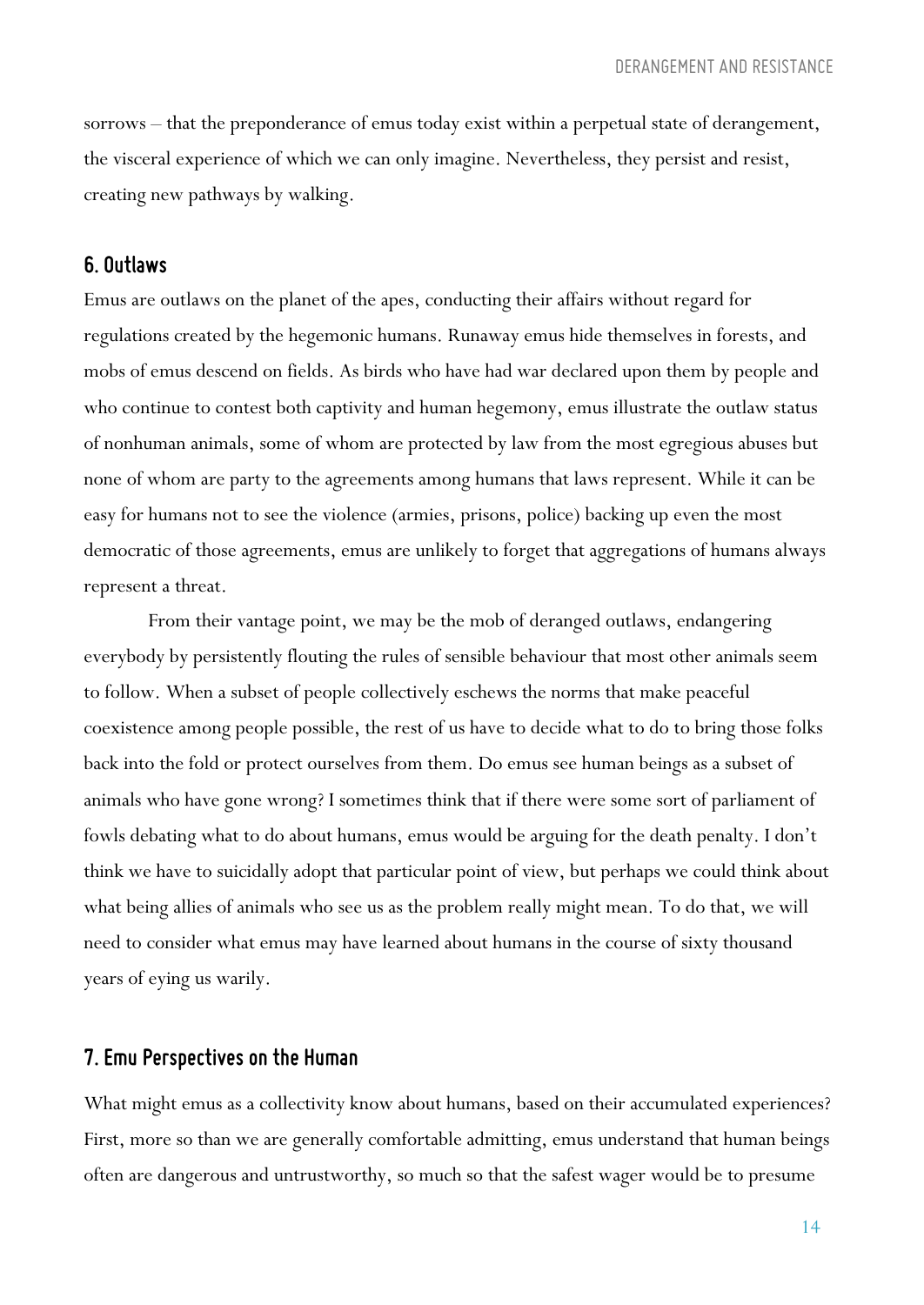danger and duplicity in the absence of other information. Emus know that humans are capable of the most depraved cruelty and cunning trickery. Emus probably don't know that the dishonesty goes as deep as it does, that we fool ourselves without knowing that we are doing so, but that may be what makes this exercise useful: emus know what we *do*, not what we claim to be doing or think we are doing.

Emus know that much of what we do is nonsensical. Watching us polluting our own water supplies, cutting down forests upon which everyone depends, or accumulating thousands of birds only to let them go again, emus would be unlikely to share the assessment of *homo sapiens* as especially wise or uniquely rational. Attuned to our gestures, energy, and tone of voice rather than to the semantics of our sound-symbols, emus may be more aware than we of the role that emotion plays in determining our behaviour.

Emus also know that humans are variable, capable not only of senseless violence but also of kindness. Despite all that humans have done to emus over the centuries, some emus still will initiate friendships with some humans. At times of crisis, such as droughts in Australia, some emus seek out humans who might share water with them. They do this because they know that it is at least possible that we will behave generously. They probably are also prepared to attack if we do not, but the fact that they tend to approach in peace suggests an awareness that some humans sometimes do the right thing.

What can we do with this information? First, focus more on what people do and less on what people say and think. While the causal connections between what we think and what we do may be circuitous or counter-intuitive, altering behaviour is sometimes as simple as making it easier to behave appropriately and harder to cause harm. If something as simple as large and visible recycling bins eclipsing tiny rubbish bins can change behaviour – and it can – there must be many more ways we can nudge ourselves and each other to behave more responsibly. At present, the people promoting such measures tend to be technocrats implementing top-down solutions to state-identified problems or 'conscious capitalists' seeking to create change via consumerism, but there's no reason we could not, working from within an ecofeminist ethos that recognizes the power of place, engender grassroots efforts wherein people collectively agree to create circumstances that foster better human behaviour. Or, taking a page from the

15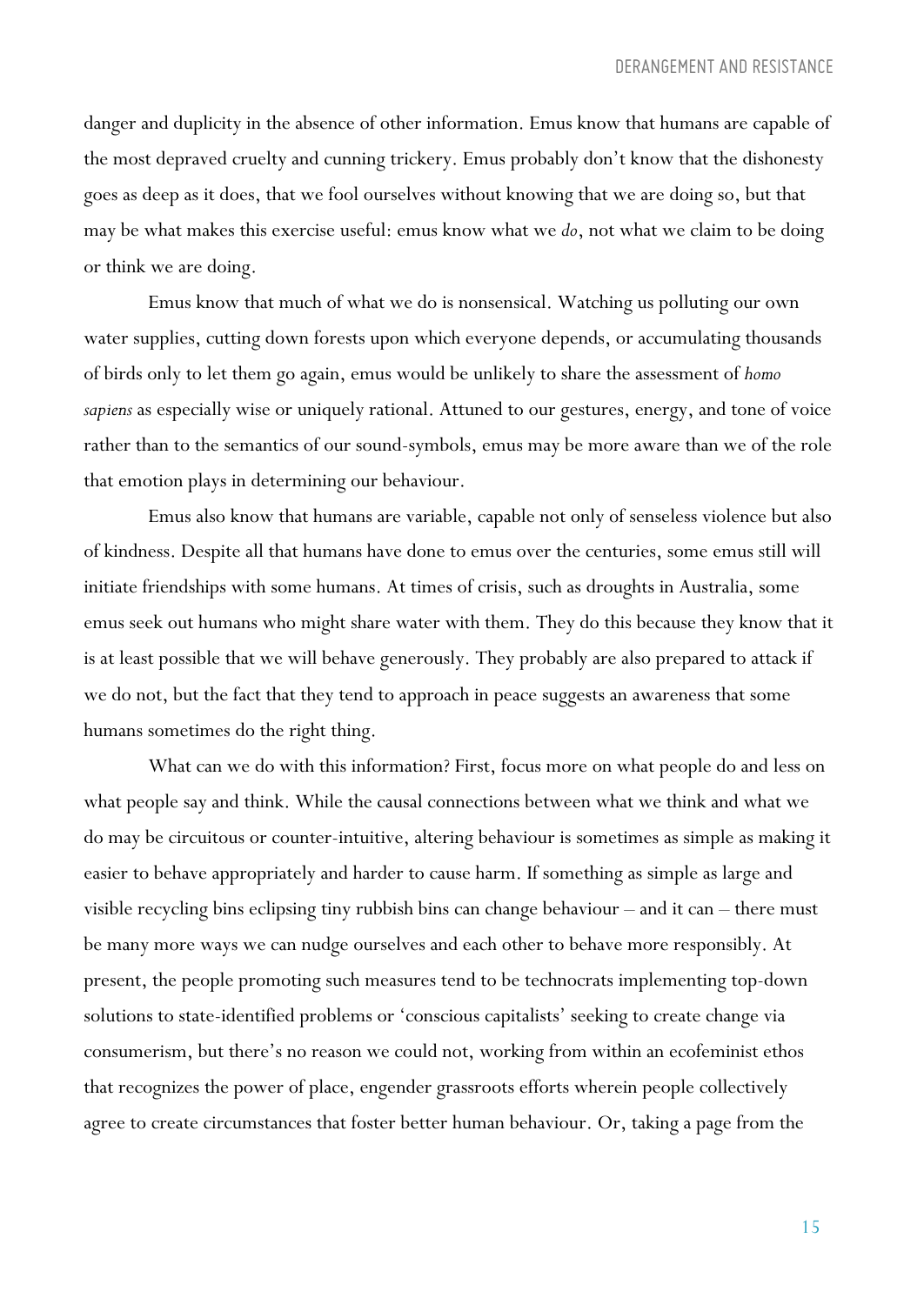guerrilla emu handbook, direct action of various kinds might make it harder to behave harmfully or easier to behave kindly.

Some may balk at such behaviour-based approaches, which may seem to undermine human dignity. I wrestle as I write, wondering whether and how much we are obliged to honour a dignity that may be implicitly based in self-deceptive notions of the sagacity and rationality of humans. After nearly twenty years of trying to see situations from non-human points of view and more than forty years of trying, by various means, to stop humans from hurting each other, I have come to believe that speciesism contributes to our persistent inability to solve social problems. Speciesism confuses us not only about other animals but also about ourselves. Specifically, speciesism teaches us to vest our dignity in the ways that we allegedly differ from other animals, exaggerating the role that our vaunted reasoning actually plays in determining human behaviour.

Most of our cognition occurs outside of conscious awareness. Our bodies often make choices ahead of our conscious minds, which then scramble to come up with *ex post facto* explanations. Why, then, do we persist in trying to solve the most difficult problems mostly by means of changing what people consciously think, know, feel, or believe? Only because we have devalued our bodies, our emotions, our non-conscious cognition, and our nonverbal ways of communicating. As the word-based world of social media cracks the very foundations of consensus reality, paving the way for demagogues who do not hesitate to harmfully manipulate humans by means of emotion, perhaps it is time for those on the side of peace and equality to set aside Enlightenment ideals of human rationality in order to honestly and whole-heartedly engage people as they are rather than as they imagine themselves to be. For too long, we have imagined rationality as a kind of check on human animality that mitigates our dangerousness to each other. But surely the time has come to see that our frontal lobes, like our thumbs, are value-neutral body parts, equally able to solve problems or wreak havoc. Perhaps it is time to bring the rest of our bodies, which are as much *ourselves* as the narrow range of perception and cognition of which we are aware, into the struggle.

Emus have seen the worst of us and then worse than that. Nonetheless, to this day, emus sometimes approach people with what can be called hope. They may or may not be aware of the complex confluence of choice and circumstance that determine whether any given person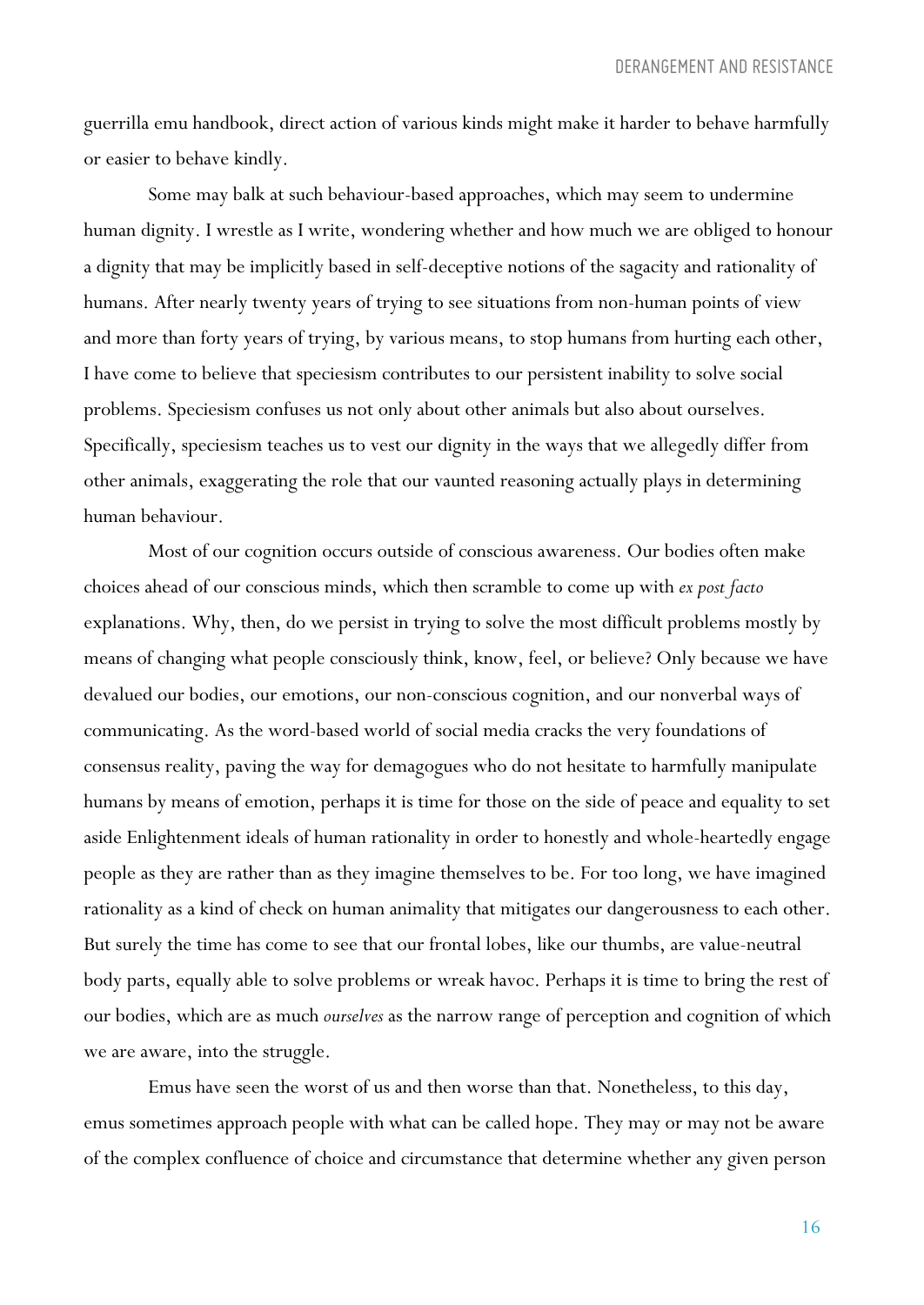will behave kindly or cruelly on any given day, but they do know – and we should know too – that it is possible for us to behave less selfishly and violently than has been our unfortunate norm. It's up to us to adjust our own situations in order to enhance the likelihood of better behaviour and thereby improve the situations of emus.

#### *8. Eros*

Tiki, Breeze, and Adele seem as content as it is possible for emus to be in such strange surrounds as a sanctuary in the north-eastern United States. Louise did not attain that level of contentment before she died, and it seems unlikely that elderly Thelma will attain happiness before following her long-time companion into the grave. A more recent arrival, Earhart, spent we-don't-knowhow-many years alone and has not yet figured out how to make friends with either the other emus or other sanctuary residents. He does seem to enjoy the woods, and perhaps he communes with wild birds in ways we don't recognize, but he may never enjoy the pleasure of communion with conspecifics and always will be far from his ancestral homelands.

The situation for emus seems unlikely to improve any time soon, and it seems unlikely that emus themselves feel anything resembling hope that human beings will collectively change our behaviour. But, they do wish for that. When a drought-parched emu in Australia approaches a human habitation in search of water, it is with the wish that the people inside will behave kindly, or at least non-violently. They know they are taking a risk, but deep desire for what they need drives them to try.

Emus know that they are at war. This conflict simmered for sixty thousand years and has been raging for the past two hundred. Emus today may be unable to imagine any other way of being in the world other than perpetual battle with human beings. Nor may they be able to guess what a life less stressed by all of the harms engendered by humans might feel like. And still they stride.

Emus know, whether they think of it in these terms or not, that the environment is increasingly less habitable. They feel thirst and see wildfires. They know. And still they stride.

This suggests to me that we may be asking the wrong question when we wonder whether hope is warranted in the Anthropocene. Emus walk and have kept on walking these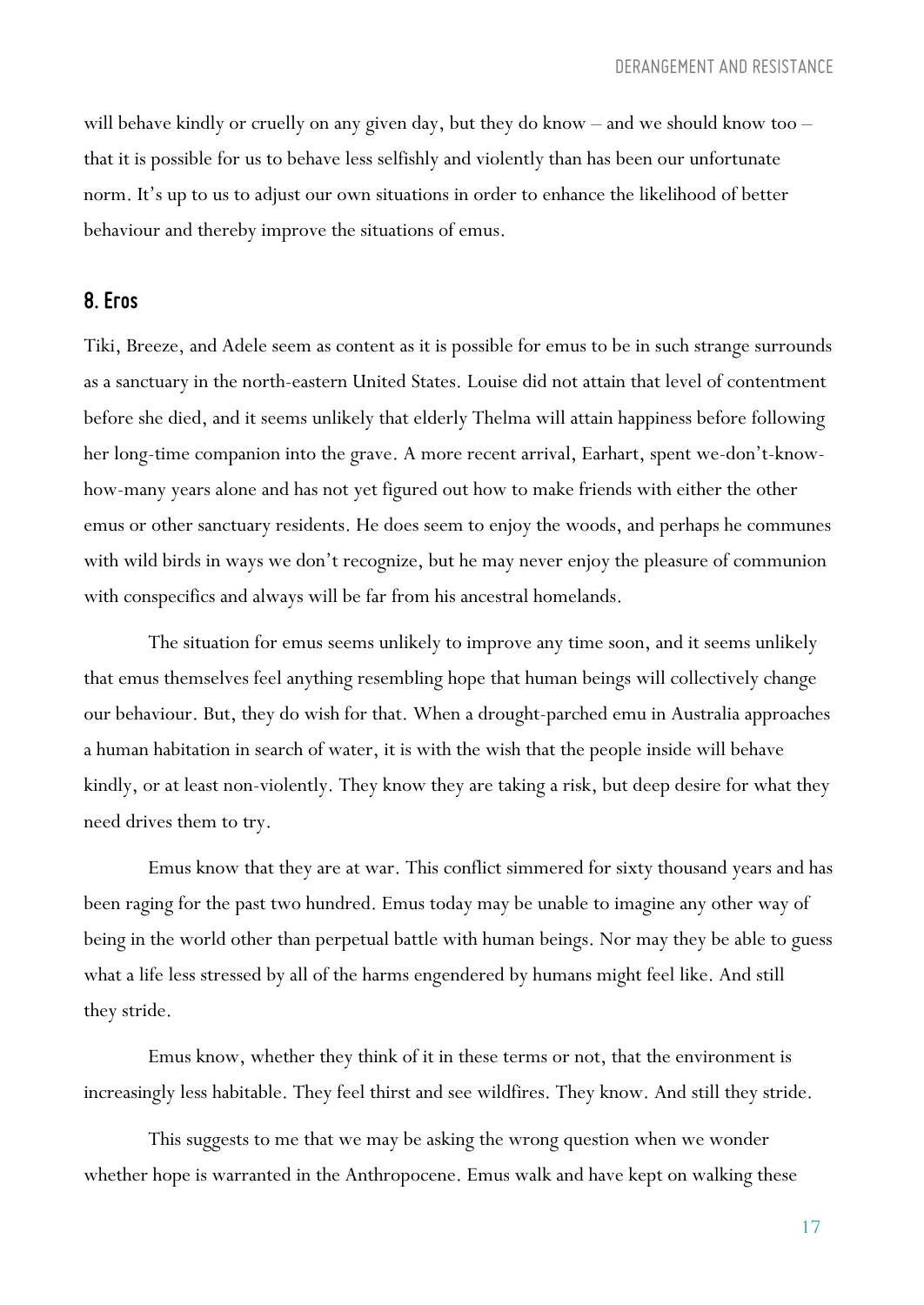60,000 years since their first encounter with members of the species that would wreck their world again and again not because they have hope for a different future but because they have desire right now. That desire, which we might also call Eros, drives their persistence and their resistance.

Thus, the secret of emu survival isn't hope. It's desire. Emus *want* and so they act. They create paths by walking.

Relentless desire lives in us too. If we want is to be in better relationship to emus and other animals, then we will need to tap into that, resisting any urge to make it more rational or less queer because 'Eros can't be hurried, ordered around, or expected to march in anything like a straight line' (jones 'Eros' 91). If we can draw on our own deepest desires, maybe one day we will be able to stride alongside emus as trusted friends. It won't be easy, but wellsprings of emotion and imagination that have been dammed and diverted by the cults of rationality and consumption are there to help.

Stars in the sky have been burning since before there were people to see them. Among those stars are a cluster that the first people to see emus recognized as having the same shape as those big birds — the so-called Emu constellation (Bhathal and Mason 4.14). It is perhaps a measure of the human predilection for magical thinking that I find it soothing to imagine photons from those stars persistently finding their way to the feathers of emus as they persist despite what has now been a longer than sixty-thousand-year struggle to survive the human. I dare to dream that, whatever we do or don't do, they will continue to stride.

This essay is dedicated to the memory of Louise, to the fighting spirit of Thelma, and to the trees among *whom Earhart feels most safe.*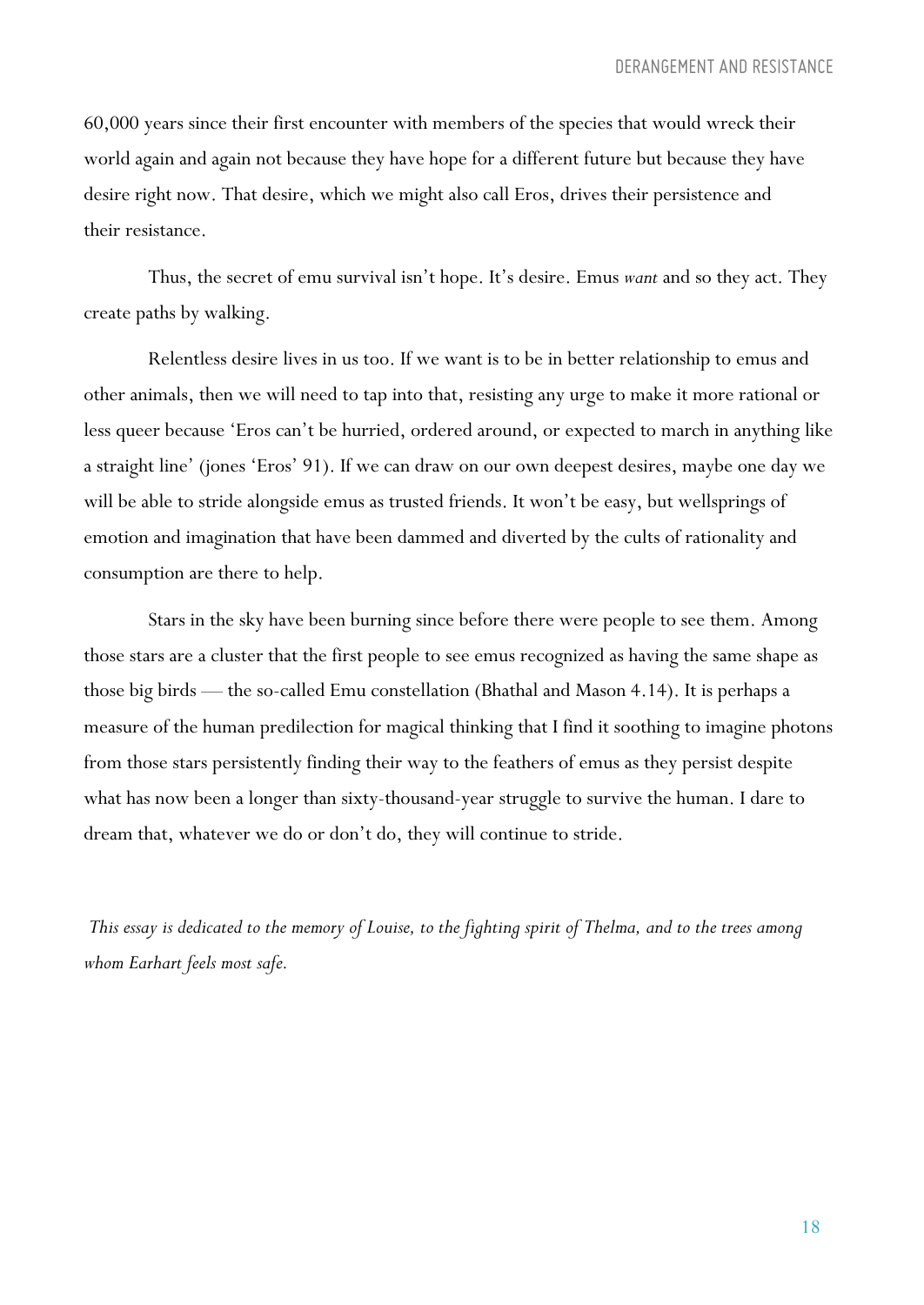## *Works Cited*

- Bagemihl, Bruce. Biological Exuberance: Animal Homosexuality and Natural Diversity. St. Martin's Press, 1999.
- Bhathal, Ragbir, and Terry Mason. 'Aboriginal Astronomical Sites, Landscapes and Paintings.' Astronomy and Geophysics, vol. 52, no. 4, Aug. 2011, pp. 4.12-4.16.
- Birdlife International. Common Emu (Dromaius Novaehollandiae) BirdLife Species Factsheet. http://datazone.birdlife.org/species/factsheet/common-emu-dromaiusnovaehollandiae. Accessed 8 Mar. 2019.
- Bradshaw, G. A. Elephants on the Edge: What Animals Teach Us about Humanity. Yale University Press, 2009.
- Carroll, Rory, and Christopher Martine. 'An Ecological and Cultural Review of the Emu (Dromaius Novaehollandiae): Dreamtime – Present'. Scientia Discipulorum, vol. 5, 2011, pp. 77–90.
- Crew, Bec. 'The Great Emu War: In Which Some Large, Flightless Birds Unwittingly Foiled the Australian Army'. Scientific American Blog Network, https://blogs.scientificamerican.com/running-ponies/the-great-emu-war-in-whichsome-large-flightless-birds-unwittingly-foiled-the-australian-army/. Accessed 6 Dec. 2018.
- Dallas Morning News. 'Texans Unnerved by Roaming Emus Birds: Cowboys and Sheriff's Deputies Prefer Not to Corral the Big, Dim-Witted Animals, Which Can Be Dangerous When Cornered'. Baltimore Sun, 15 Feb. 1998, https://www.baltimoresun.com/news/bs-xpm-1998-02-15-1998046051-story.html.

'ELUSIVE EMUS.' Canberra Times (ACT: 1926 -1995), 5 Nov. 1932, p. 4.

Gruen, Lori. 'Dignity, Captivity, and an Ethics of Sight.' The Ethics of Captivity, edited by Lori Gruen, Oxford University Press, 2014, pp. 231–47.